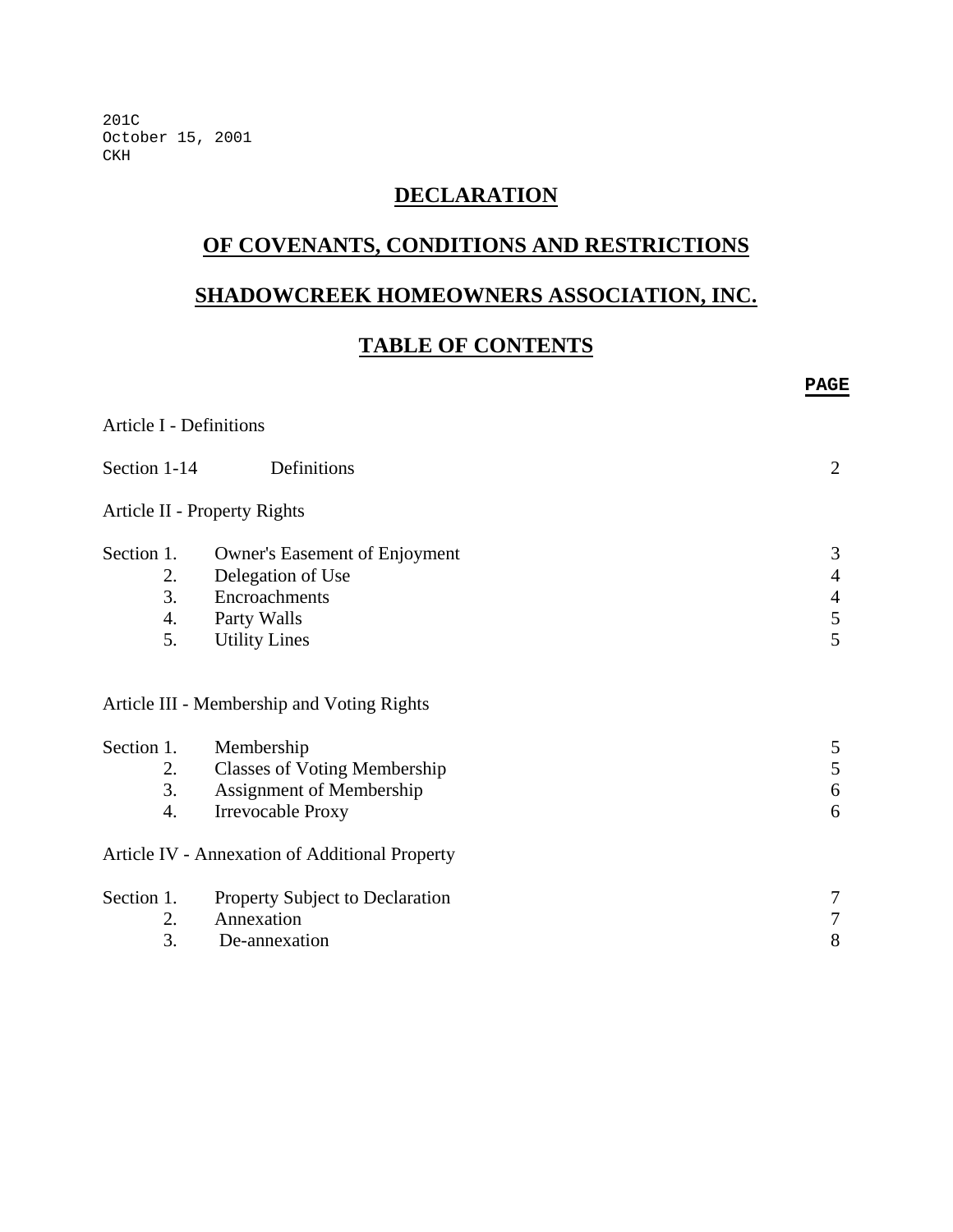# Article V – Assessments

| Section | 1. Covenant to Pay Assessments                | 8  |
|---------|-----------------------------------------------|----|
|         | 2. Purpose of Assessments                     | 8  |
|         | 3. Annual Assessments                         | 9  |
|         | 4. Special Assessments                        | 10 |
|         | 5. Notice and Quorum for any Action           |    |
|         | Authorized Under Sections 3 and 4             | 10 |
|         | 6. Uniform Rate of Assessment                 | 11 |
|         | 7. Commencement of Assessments                | 11 |
|         | 8. Certificate of Payment                     | 11 |
|         | 9. Non-Payment of Assessments                 | 11 |
|         | 10. Enforcement and Priority of Lien          | 11 |
|         | 11. Release of Lien                           | 12 |
|         | 12. One Satisfaction; Cumulative Remedies;    |    |
|         | Waiver                                        | 12 |
|         | Subordination of the Lien to Mortgages<br>13. | 12 |
|         | 14. Notice to Mortgagees                      | 13 |
|         | Article VI - Maintenance                      |    |

| <b>Section</b> | 1. H.O.A. Common Areas     |    |
|----------------|----------------------------|----|
|                | 2. Improved Areas          |    |
|                | 3. Individual Lots         | 14 |
|                | 4. Limitation of Liability | 14 |

# Article VII - Powers and Duties of The Association

| Section | 1. General Powers and Duties<br>2. Books and Records | 15 |
|---------|------------------------------------------------------|----|
|         | Article VIII - Architectural Control                 |    |
|         |                                                      |    |
| Section | 1. Architectural Committee                           | 16 |
|         | 2. Architectural Approval                            | 16 |
|         | 3. Declarant's Exemption                             |    |

3. Declarant's Exemption 18<br>
4. Architectural Violations 18 4. Architectural Violations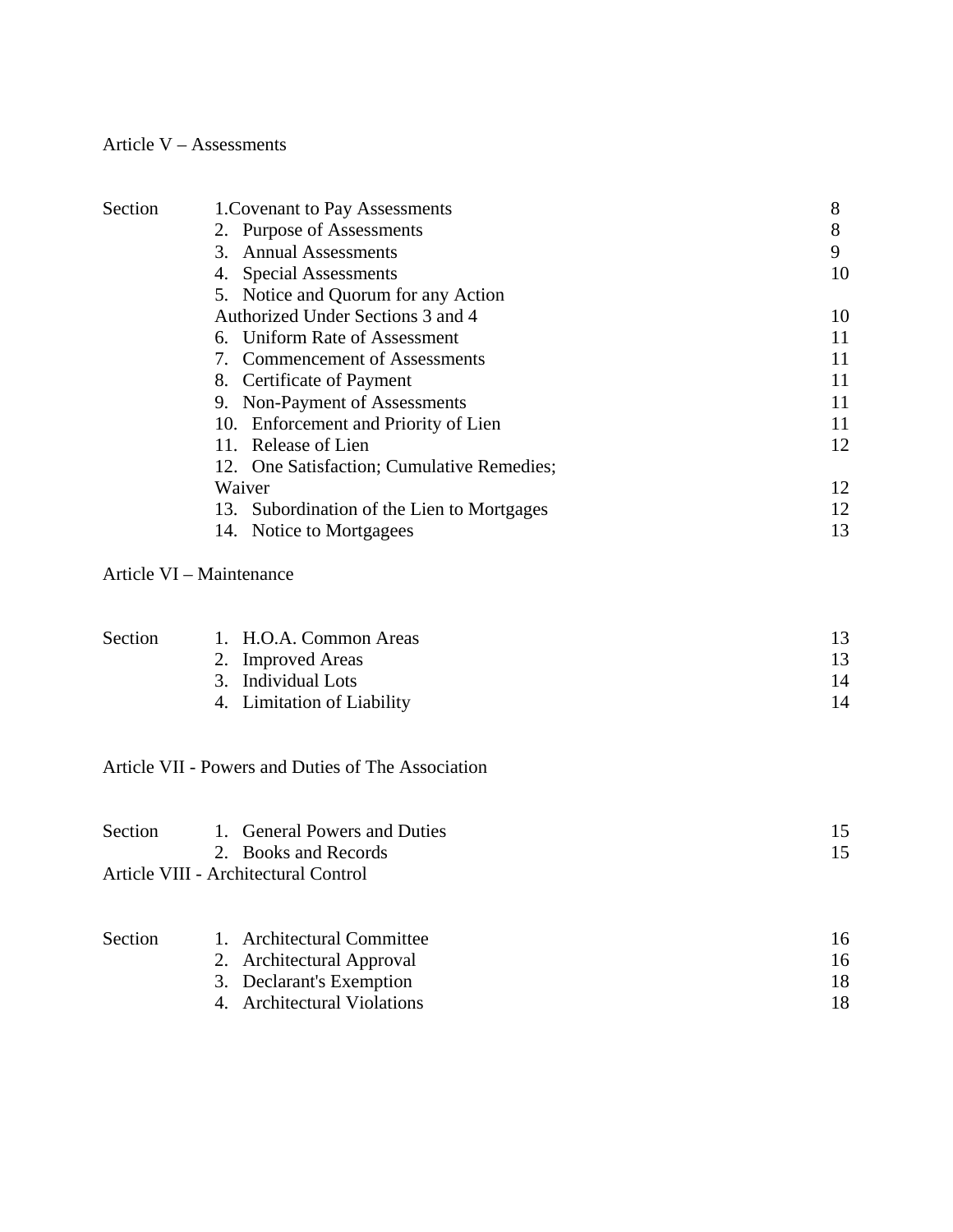Article IX - Use Restrictions

| Section                       | 1.               | Itemization                                    | 19 |
|-------------------------------|------------------|------------------------------------------------|----|
|                               | 2.               | Non-Residential Use                            | 21 |
|                               | 3.               | <b>Rental of Lots</b>                          | 22 |
|                               | $\overline{4}$ . | <b>Use Violations</b>                          | 23 |
|                               | 5.               | Exemptions                                     | 23 |
|                               |                  | Article X - Right of Entry to Abate Violations |    |
| Section                       | 1.               | Notice of Violation                            | 23 |
|                               | 2.               | <b>Right of Entry</b>                          | 24 |
|                               | 3.               | Right to Recover Cost of Entry and Abatement   | 24 |
|                               | $\overline{4}$ . | <b>Entry for Inspection Purposes</b>           | 24 |
| <b>Article XI - Easements</b> |                  |                                                |    |
| Section                       | 1.               | Property Subject to Easements                  | 24 |
|                               | 2.               | <b>General Easements</b>                       | 24 |
|                               |                  | <b>Article XII - General Provisions</b>        |    |
|                               |                  |                                                |    |
| Section                       | 1.               | Enforcement                                    | 25 |
|                               | 2.               | Severability                                   | 25 |
|                               | 3.               | Construction                                   | 25 |

| -- | -------------                    | -- |
|----|----------------------------------|----|
| 4. | <b>Notices</b>                   |    |
|    | <b>Amendment and Termination</b> |    |
|    |                                  |    |

| 6. | <b>FHAIV A Approval</b> |  |
|----|-------------------------|--|
|----|-------------------------|--|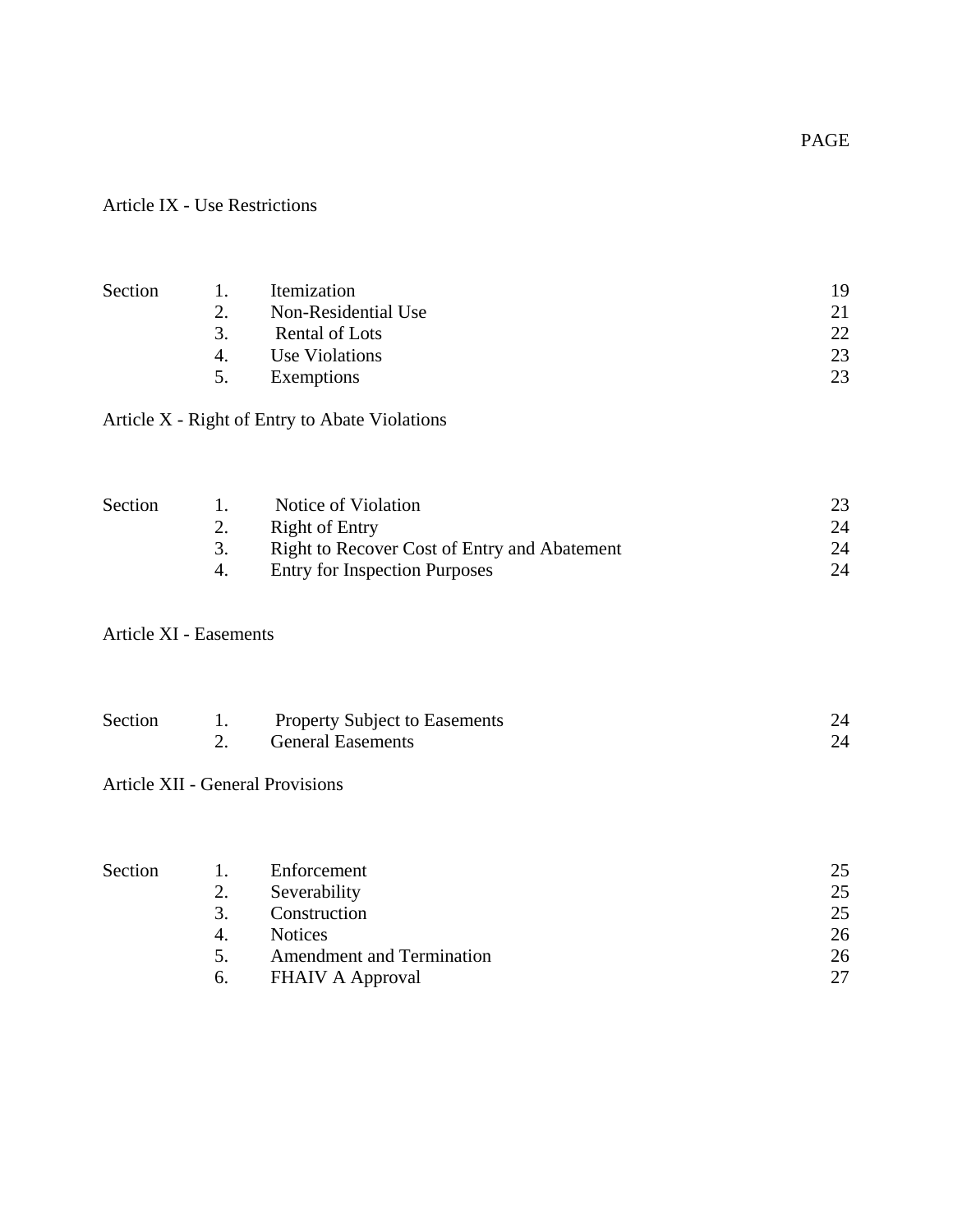### **DECLARATION**

### **OF COVENANTS, CONDITIONS AND RESTRICTIONS**

#### **SHADOWCREEK HOMEOWNERS ASSOCIATION, INC.**

#### **THIS DECLARATION OF COVENANTS, CONDITIONS AND RESTRICTIONS**

(hereinafter referred to as "Declaration"), made the \_\_ day of., 2001,

by ROBINCYN DEVELOPMENT, LLC (hereinafter referred to as "Declarant").

#### **EXPLANATORY STATEMENT**

A. The Declarant is the owner of certain real property located in the 11 th Election District of Baltimore County, Maryland, more particularly described in the subdivision plat entitled "Plat 1 and 2, Section "0", Forge Heights" and recorded among the Land Records of Baltimore County, Maryland, in Plat Book SM 73, Folios 49 and 50. The Declarant is developing and will develop a residential community on the aforesaid tract known as "Forge Heights" and also to be known as "Shadowcreek" (hereinafter referred to as the "Community".)

B. The Declarant is developing and intends to develop 27 single family detached residential lots, plus or minus. The 27 lots are more particularly described in the subdivision plat entitled "Plat 1 and 2, Section "0", Forge Heights" and recorded among the Land Records of Baltimore County, Maryland, in Plat Book SM 73, Folios 49 and 50, and any amendments thereto (hereinafter referred to as the "Plat").

C. The Declarant desires to provide for the preservation, protection and enhancement of values, the property and amenities in the Community, and to this end, desires to subject the property described in the Plat, to the covenants, conditions, easements, charges, liens and restrictions, hereinafter set forth, all of which are for the benefit of the property and subsequent owners of any and all parts thereof.

D. The Declarant has deemed it desirable, for the efficient preservation, protection and enhancement of the values, the property and the amenities in the Community, to create an entity to which is delegated and assigned certain authority, powers and duties with respect to owning, maintaining and administering the common real and personal property, if any; administering and enforcing the covenants, conditions and restrictions hereafter set forth; and collecting and disbursing the assessments hereinafter created.

E. To that end, the Declarant has formed (or intends to form) SHADOWCREEK HOMEOWNERS ASSOCIATION, INC., a homeowners association as that term is defined in Title 11 B of the Real Property Article of the Annotated Code of Maryland, for the purpose of carrying out the powers and duties aforesaid.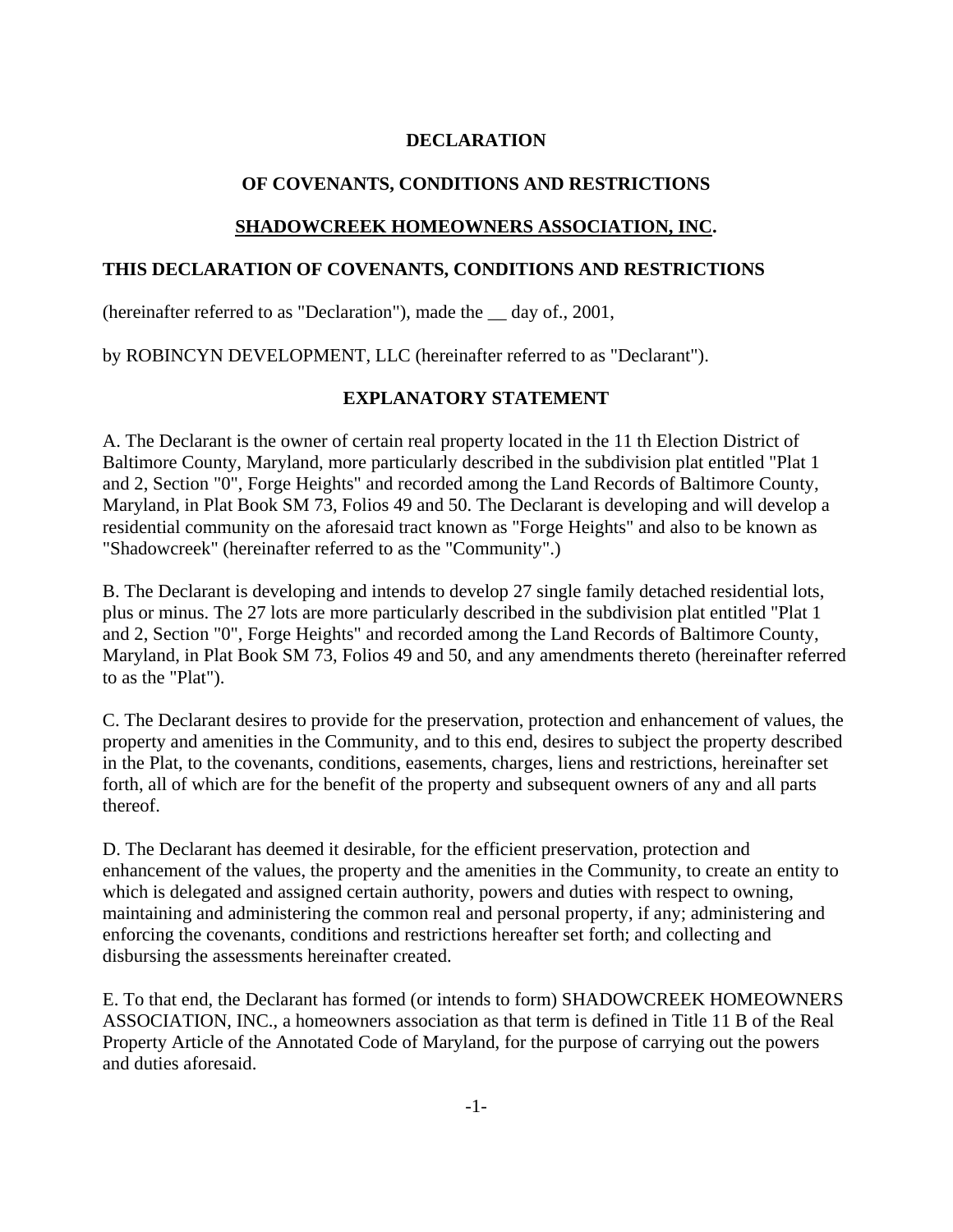**NOW, THEREFORE**, the Declarant hereby declares that the Property (hereinafter defined) is and will be held, conveyed, hypothecated or encumbered, sold, leased, used, occupied and improved subject to the covenants, restrictions, easements, charges and liens (hereinafter sometimes referred to as "covenants," "conditions" or "restrictions") hereinafter set forth.

# **ARTICLE I. DEFINITIONS**

Section 1. "**Assessment**" means an "Annual Assessment" or a "Special Assessment or either of them, as the context may require, imposed by the Association pursuant to Article V of this Declaration.

Section 2. **"Association"** means SHADOWCREEK HOMEOWNERS ASSOCIATION, INC., a Maryland non-profit, non-stock corporation, its successors and assigns.

Section 3. **"Board"** means the Board of Directors of the Association.

Section 4. **"Builder"** means any builder who has entered into an agreement with the Declarant to purchase a Lot or Lots from the Declarant for the purpose of development of the Lot and construction of a Dwelling thereon.

Section 5. **"H.O.A. Common Areas"** means all real property (including the improvements thereon) owned by the Association for the common use and enjoyment of the Owners. The H.O.A. Common Areas to be owned by the Association are described in "Exhibit A," attached hereto and made a part hereof.

Section 6. **"Declarant"** means ROBINCYN DEVELOPMENT, LLC, its successors and assigns.

Section 7. **"Development Period"** means that period of time commencing with the date of this Declaration and ending on the later to occur of (a) the fifth (5th) anniversary date thereof, or (b) the issuance of a use and occupancy permit by the County for the occupancy of a Dwelling for at least 26 of the total number of Lots in the Community. Notwithstanding the foregoing, at any time, the Declarant may sign a written instrument declaring the Development Period to be officially terminated as of a date certain by the Declarant.

Section 8. **"Dwelling"** means any building constructed on any portion of the Property intended for use and occupancy as a residence in accordance with applicable subdivision, building and zoning laws, codes, ordinances and regulations.

-2-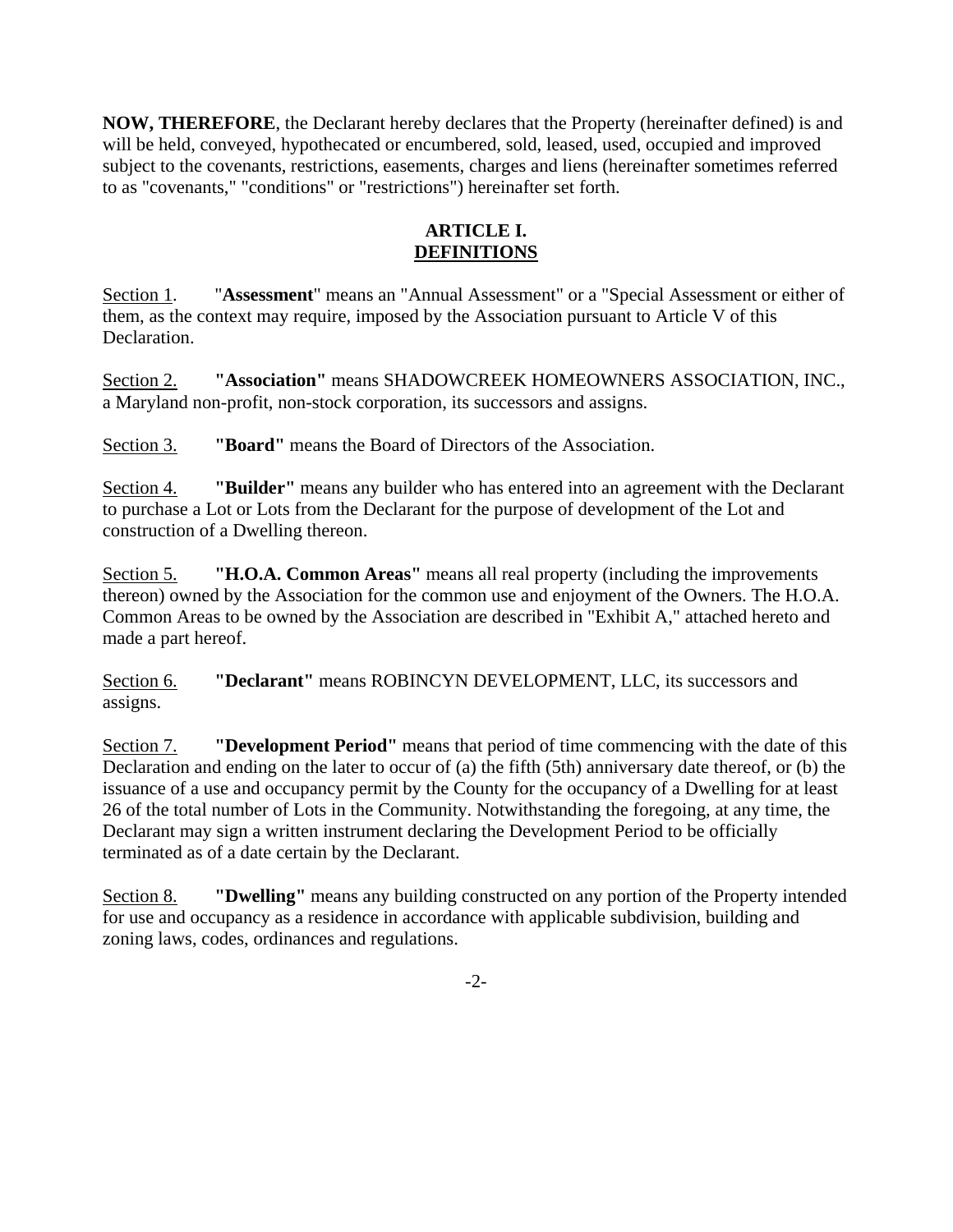Section 9. **"Lot"** means any plot of land shown upon any recorded subdivision Plat of the Property intended as a building lot for the development, use and occupancy of a Dwelling.

Section 10. **"Member"** means every Owner of a Lot in the Association, including the Declarant.

Section 11. **"Mortgagee"** means the holder of any mortgage or trustee or beneficiary of any deed of trust on any Lot within the Property.

Section 12. **"Owner"** means the record owner, whether one or more persons or entities, of a fee simple title to any Lot which is part of the Property, including contract sellers, but excluding contract purchasers and those having such interest as security for the performance of an obligation.

Section 13. **"Property"** means that certain real property in Section "D" of Forge Heights described herein and in the Plat, and such additions thereto as may hereafter be brought within the jurisdiction of the Association.

Section 14. **"Structure"** means any structure defined as such by the County zoning regulations provided that, in addition thereto for purposes of this Declaration, the term Structure includes (a) a Dwelling; (b) any other thing, item or device, the placement of which affects the physical appearance of the Dwelling or the Lot; (c) any excavation or fill, the volume of which exceed 10 cubic yards; and (d) any excavation, diversion or disturbance of the land which affects the physical appearance of the Dwelling or the Lot or alters the natural flow of surface waters upon or across any Lot.

Section 15. **"Use"** means any use defined as such by the County zoning regulations provided that, in addition thereto for purposes of this Declaration, the term Use includes (i) any purpose for which a Structure or a Lot is used or occupied, and (ii) any activity, occupation, business or operation carried on or in a Structure or on or in a Lot.

# **ARTICLE II.**

# **PROPERTY RIGHTS**

Section 1. **Owner's Easement of Enjoyment.** Every Owner shall have a right and easement of enjoyment in and to the H.O.A. Common Areas which shall be appurtenant to and shall pass with the title to every Lot, subject to the following provisions:

(a) the right of the Association to assess annual fees for the operations of the Association and the maintenance and improvement of the H.O.A. Common Areas and the amenities, if any, located thereon;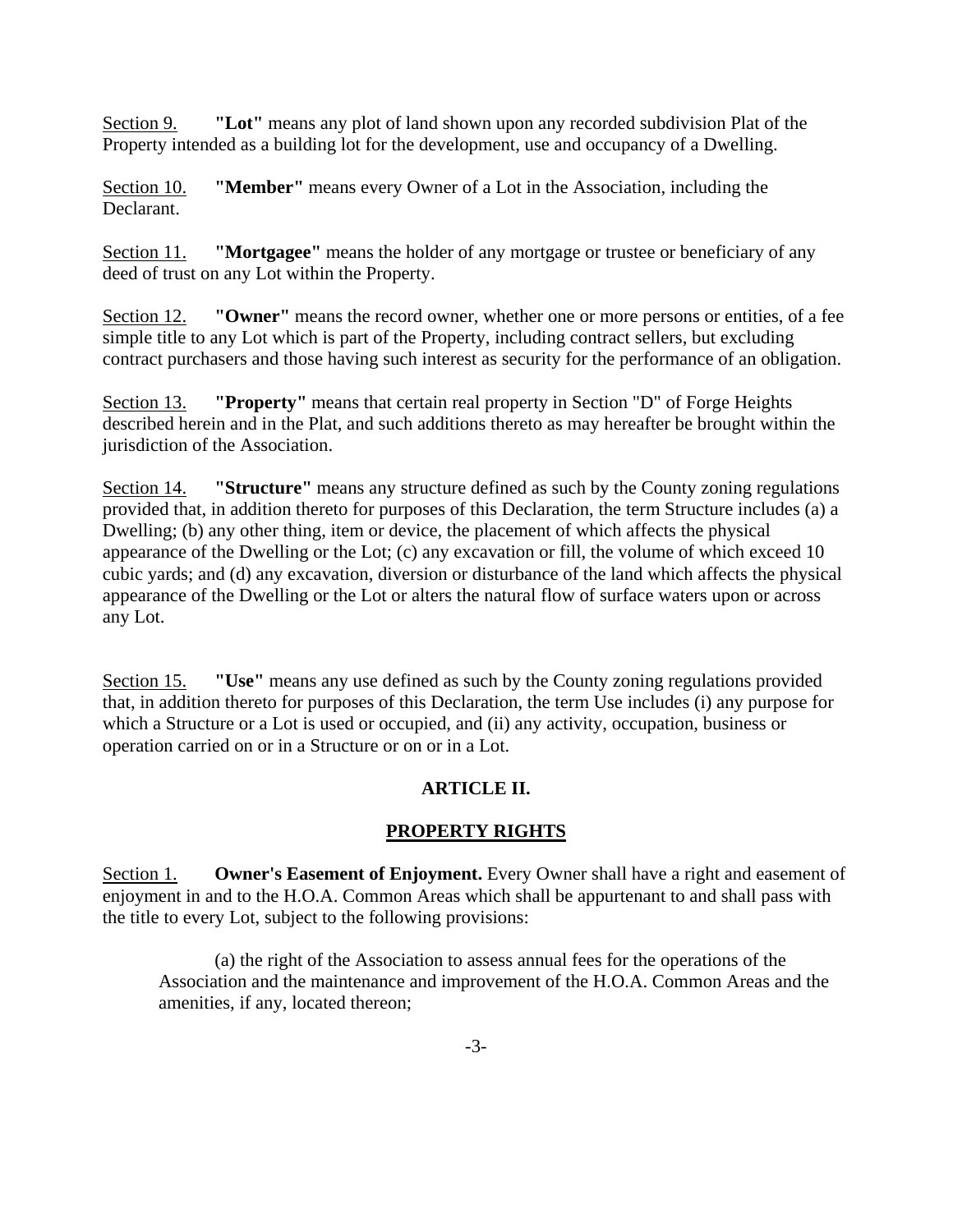(b) the right of the Association to suspend the voting rights and right of use of the H.O.A. Common Areas and the amenities, if any, located thereon, by an Owner for (i) any period during which an Assessment against the Owner's Lot is delinquent; ii) any period during which an Owner continues to violate the published rules and regulations of the Association; and iii) any period (not to exceed sixty (60) days) for a non-continuous infraction of the published rules and regulations of the Association;

(c) the right of the Association to dedicate or transfer all or any part of the H.O.A. Common Areas to any public agency, authority, or utility for such purposes and subject to such conditions as may be agreed to by the Members. No such dedication or transfer shall be effective unless an instrument agreeing to such dedication or transfer signed by two-thirds (2/3rds) of each class of Members and fifty-one percent (51 %) of all Mortgagees holding first mortgages or first deeds of trust on Lots in the Association;

(d) the right of Declarant prior to the conveyance of the H.O.A. Common Areas, and of the Association to grant and reserve easements and rights-of-way through, under, and over and across the H.O.A. Common Areas, for installation, maintenance and inspection of lines and appurtenances for public or private water, sewer, drainage, fuel oil, communications systems (including cable television), and other utilities;

(e) the right of the Association to limit the number and charge reasonable fees for guests of Members utilizing H.O.A. Common Areas and amenities, if any, located thereon;

(f) the right of the Association to establish uniform rules and regulations pertaining to the use of the H.O.A. Common Areas and amenities, if any, located thereon; and

(g) the right of the Association to regulate the use, maintenance, repair and replacement of the H.O.A. Common Areas and amenities, if any, located thereon.

Section 2. **Delegation of Use.** Any Owner may delegate, in accordance with the By-Laws, his right of enjoyment to the H.O.A. Common Areas to any person or persons residing on his Lot, including the Members of his family, his lessees, or contract purchasers, subject to such rules which the Association, by and through its Board of Directors, may from time to time adopt; provided, however, that such delegation shall not abrogate a) the duty of the Owner to pay assessments as provided in Article V hereof, and b) the duty of the Owner, his family, his lessees and or contract purchaser to abide by the covenants, conditions and restrictions contained in this Declaration.

Section 3. **Encroachments.** In the event that any portion of any Dwelling encroaches upon the H.O.A. Common Areas and facilities as a result of the construction, reconstruction, repair, shifting, settlement or movement of any portion of the aforesaid Dwelling, a valid easement for such encroachment and for the maintenance of same exists so long as such encroachment exists.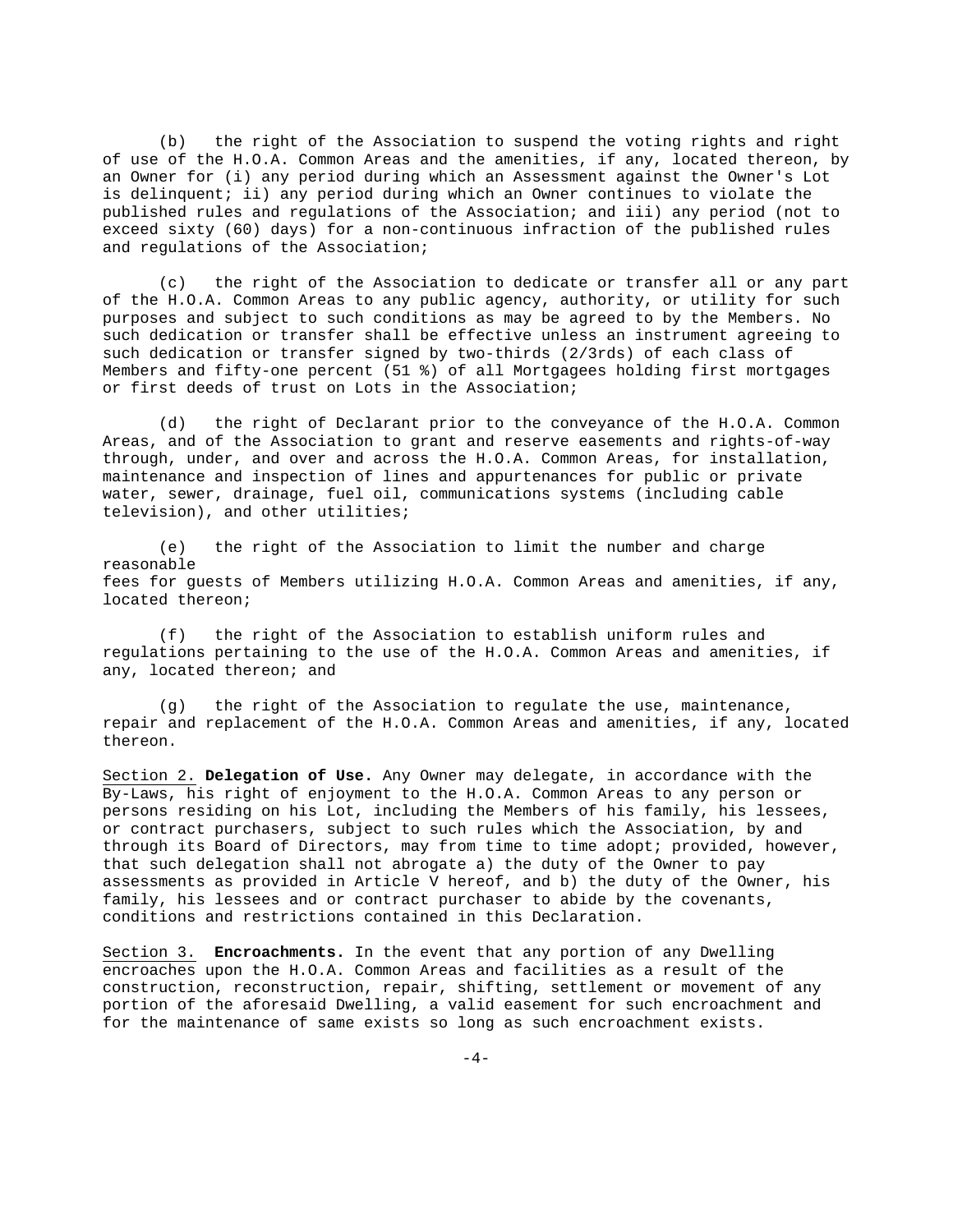Section 4. **Party Walls.** In the event that two Dwellings abut each other and share a common wall or "party wall," the following provisions shall apply:

(a) each Owner who shares a party wall shall be solely responsible for the care and maintenance of the inner perimeter of the party wall, up to and including the space bounded by and contained within the outside surface or stud side of the paneling, sheetrock or drywall portion of the party wall located within the Owner's property lines;

(b) each Owner who shares a party wall shall be jointly and severally responsible with the other Owner(s) of the party wall for the care and maintenance of the structural elements of the party wall, and the respective Owners shall share equally in the costs of any necessary repairs thereto.

(c) in the event that any construction, reconstruction or repair of the structural elements of a party wall is necessary, the Owner doing same shall have the right to enter onto the property of the abutting Owner insofar as it may be reasonably necessary in connection with said construction, reconstruction or repair. The Owner so entering shall take due precautions and care not to damage the property of the other party, and shall be responsible for restoring the property to its condition prior to his entry.

Section 5. **Utility Lines.** Each Owner shall be solely responsible for the care and maintenance of sanitary sewer, water, gas, electric, telephone, storm sewer, cable television or other utility conduits or lines that exclusively service each such Owner's Dwelling. In the event such conduits or lines are in need of repair and/or replacement and any portions thereof are located in, under and/or through an abutting Lot or property of any abutting Lot Owner, the Owner so repairing and/or replacing such lines shall have the right to enter upon and is hereby granted an easement to enter in and onto the front ten (10) feet of the Lot of an abutting Owner to perform the repair and/or replacement. The Owner so entering shall perform such construction and/or work as promptly as possible and shall take due precautions and care not to damage the Lot and/or property of the abutting Owner and to the extent the abutting Lot and/or property is dug into, displaced and/or dismantled, the Lot and/or property shall, immediately upon the completion of the repair and/or replacement, be restored to the same condition it was prior to such work being commenced by the Lot Owner performing the construction and/or work.

#### **ARTICLE III.**

# **MEMBERSHIP AND VOTING RIGHTS**

Section 1. **Membership.** Every Owner of a Lot within the Property shall be a Member of the Association.

Section 2. **Classes of Voting Membership.** The Association shall have two (2) classes of voting Membership: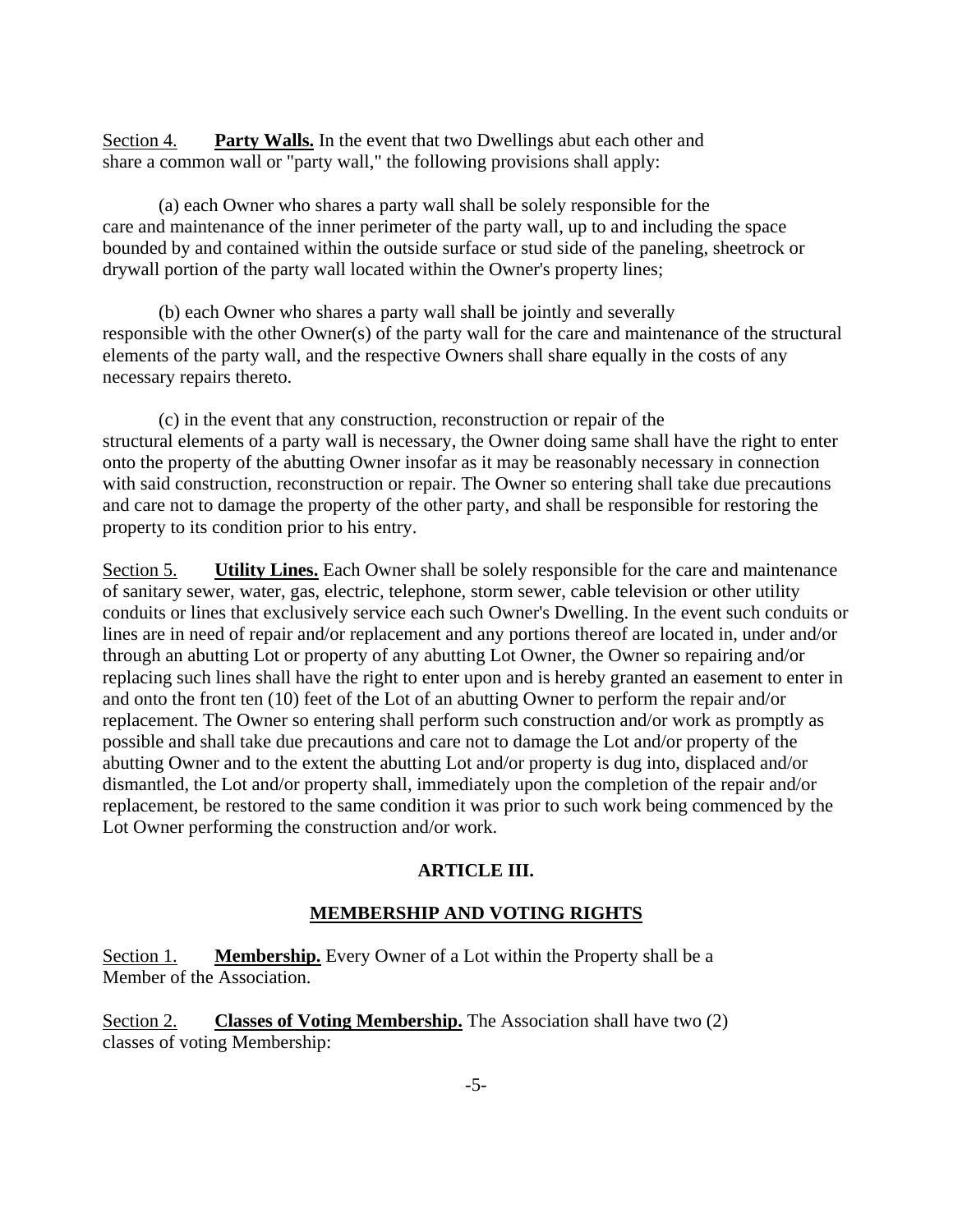**CLASS A.** Class A Members shall be all Owners, with the exception of the Declarant and all Class B Member(s), and shall be entitled to one (1) vote for each Lot owned. When more than one person holds an interest in the Lot, all such persons shall be Members. The vote for such Lot shall be exercised as they determine, but in no event shall more than one (1) vote be cast with respect to any Lot.

**CLASS B.** The Class B Members shall be the Declarant, and its grantees, successors and assigns, including Builders, who acquire more than one (1) Lot prior to completion of a Dwelling thereon. The Class B Members shall be entitled to three (3) votes for each Lot owned. The Class B Membership shall cease and be converted to Class A Membership on the happening of either of the following events, whichever occurs earlier:

(a) when the total votes outstanding in the Class A Membership equal the total votes outstanding in the Class B Membership; or

(b) expiration of the Development Period; provided, however, that if the Class B Members are delayed in the improvement and development of the Property on account of a sewer, water or building permit moratorium or any other cause or event beyond the Class B Members' control, then the aforesaid Development Period shall be extended by a period of time equal to the length of the delays or three (3) years, whichever is less.

Provided further, that the Class B Membership shall be revived (and the Class B Members shall again be entitled to three (3) votes for each Lot owned by any Class B Members), during any periods of time occurring before December 31,2008, when by reason of the annexation, additional Lots owned by the Class B Members exist which, when added to the other Lots already in the Property owned by the Class B Members, would result in the Class B Members having more than fifty percent (50%) of the votes of the Association, were the Class B Members to have three (3) votes for each Lot owned by the Class B Members instead of only a single vote for each Lot owned by the Class B Members.

Notwithstanding the conversion of the Class B Membership and transfer of governing control in the Board of Directors of the Association to the Class A Membership, the Declarant shall have the right to retain architectural control power and authority for the Association as hereinafter provided.

Section 3. **Assignment of Membership.** The Class A Membership, but not the Class B Membership, shall be appurtenant to the Lot owned by a Member and may not be assigned except in conjunction with the Lot to which they are appurtenant. During the Development Period, the Class B Membership shall be freely assignable to any legal entity.

Section 4. **Irrevocable Proxy.** Each Builder, who alone or with any other Person,

becomes an Owner shall be conclusively presumed, by having accepted conveyance of legal title to a Lot (i) to have given the Declarant an irrevocable, exclusive proxy entitling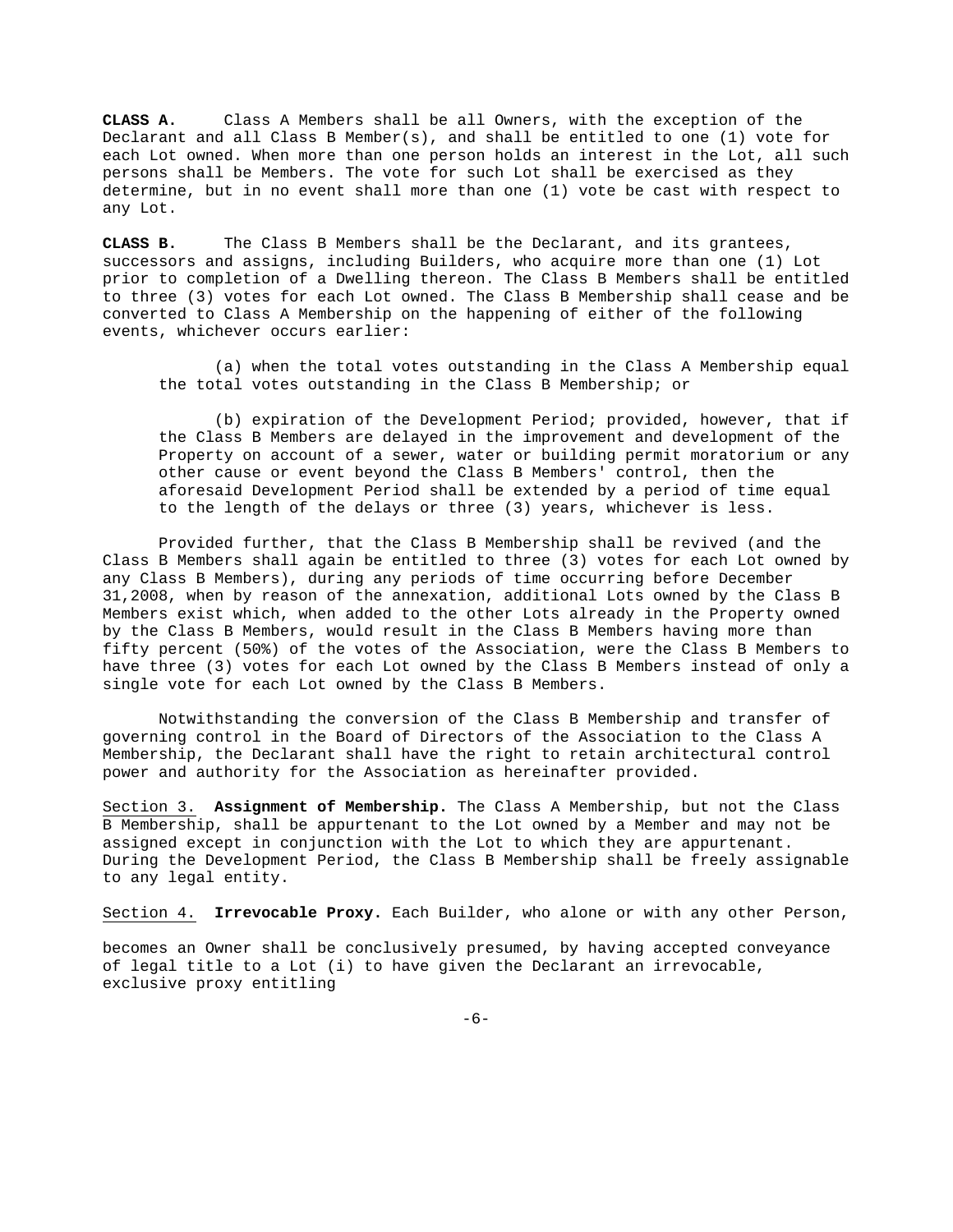the Declarant, at each meeting of the Membership of the Association which is held during the Development Period, to cast the votes in the affairs of the Association which such Builder and other Person hold on each question that comes before such meeting and (ii) to have agreed with the Declarant that such proxy is irrevocable, is given or made with, and relied upon by, the Declarant in connection with the Declarant's development, construction, marketing, sale and leasing of any or all of the Property, and is therefore coupled with an interest.

#### **ARTICLE IV.**

#### **ANNEXATION OF ADDITIONAL PROPERTY**

Section 1. **Property Subject to Declaration.** The real property which is, and shall be held, conveyed, hypothecated or encumbered, sold, leased, rented, used, occupied and improved subject to this Declaration consists of the twenty seven (27) Lots and H.D.A. Common Areas, Section "0" Forge Heights, located in Baltimore County, Maryland, as shown on the Plat. No other real property shall be subject to this Declaration unless annexed pursuant to the provisions of Section 2 below, it being understood that the Declarant, its successors and assigns, has the right to freely develop any other real property owned by it and not annexed pursuant to the provisions of Section 2 in any fashion and for any use not prohibited by law or governmental regulation.

#### Section 2. **Annexation.**

(a) Additional property outside the boundaries of the Property may be annexed only with the consent of two-thirds (2/3rds) of the Class A and Class B Members of the Association who are voting in person or by proxy at a meeting duly called for this purpose. Written notice setting forth the purpose of the meeting shall be sent to all Members not less than thirty (30) days and not more then sixty (60) days in advance of the meeting. At the first such meeting, the presence of Members or proxies entitled to cast sixty percent (60%) of the votes of each class of Membership shall constitute a quorum. If the required quorum is not present at any meeting, another meeting may be called, subject to the notice requirements set forth above, except that notice shall be sent to all Members not less than fifteen (15) days nor more than sixty (60) days in advance of the meeting, and the required quorum at any such subsequent meeting shall be one-half (%) of the required quorum of the preceding meeting. No such subsequent meeting shall be held more than sixty (60) days following the preceding meeting.

(b) In the event any portion of the Property has been approved for federally insured mortgage financing purposes by the Federal Housing Administration or the Veterans Administration then the prior written consent of such approving agency to the annexation shall be required.

(c) Any annexations made pursuant to this Article, or otherwise, shall be made by recording an Amendment to this Declaration among the Land Records of Baltimore County, Maryland, which Amendment shall extend the scheme of these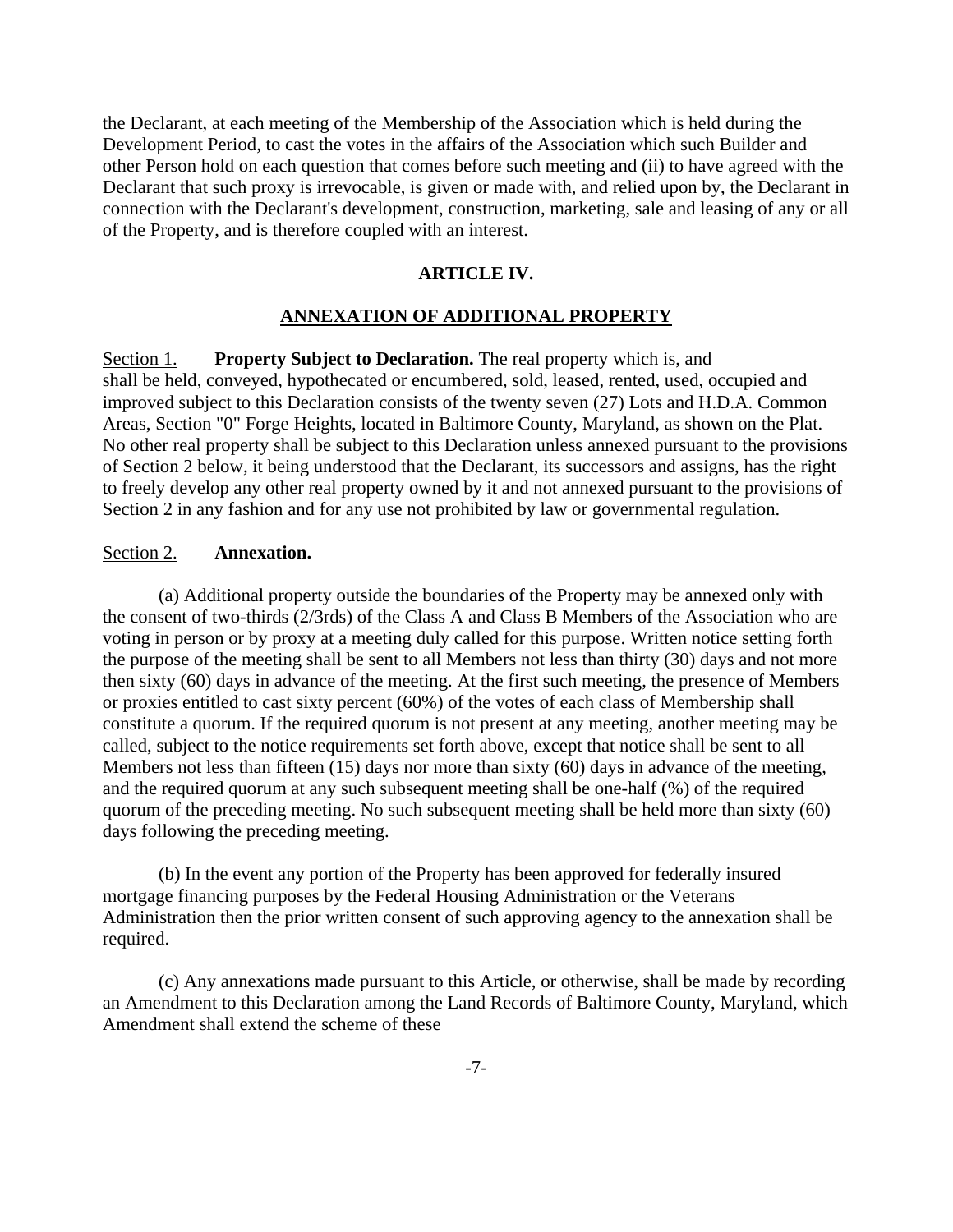covenants, conditions and restrictions to such annexed property. Any such Amendment may contain additions and modifications to the covenants, conditions and restrictions set forth in this Declaration as may be necessary to reflect the different character or use, if any, of such annexed property.

#### Section 3. **De-annexation.**

(a) The Declarant, its successors and assigns, may de-annex any property owned by it from the Property for a period of ten (10) years from the date of this Declaration. Such de-annexed property shall no longer be subject to the covenants, conditions and restrictions of this Declaration except for any easements, rights, reservations, exemptions, power or privileges reserved to the Declarant pursuant to this Declaration which affect the de-annexed property. Such de-annexation shall be made by recording an Amendment to this Declaration among the Land Records of Baltimore County, Maryland, withdrawing the effect of the covenants, conditions and restrictions of this Declaration from the de-annexed property. Such de-annexed property may be utilized by the Declarant, or any successor, assign or transferee thereof, in any fashion and for any use not prohibited by law or governmental regulation.

(b) In the event any portion of the Property has been approved for federally insured mortgage financing purposes by the Federal Housing Administration or the Veterans Administration, no de-annexation shall be made pursuant to this Article, or otherwise, except following a determination by the approving agency that the deeannexation is not contrary to a general plan for the development of the community previously approved or, if no such general plan was previously approved by the agency, except following the prior written approval of the agency.

#### **ARTICLE V.**

#### **ASSESSMENTS**

Section 1. **Covenant to Pay Assessments.** Each Owner of a Lot, by acceptance of a deed therefore, whether or not it shall be so expressed in such deed, shall be deemed to have covenanted and agreed to pay to the Association: (a) Annual Assessments and (b) Special Assessments. The Annual and Special Assessments, together with interest, late charges, costs of collection, and reasonable attorneys' fees, shall be a charge on, and shall be a continuing lien upon the Lot against which each such Assessment is made. Each Assessment, together with interest, late charges, costs of collection and reasonable attorneys' fees, shall also be the personal obligation of the Owner of the Lot as of the date of imposition of the Assessment. The Owner's personal obligation for Assessments shall not pass to the Owner's successor in title unless expressly assumed by such successor.

Section 2. **Purpose of Assessments.** The primary purpose of the Association

is to organize a community with a uniform architectural scheme of development, to maintain the H.O.A. Common Areas and to maintain the appearance and thereby value of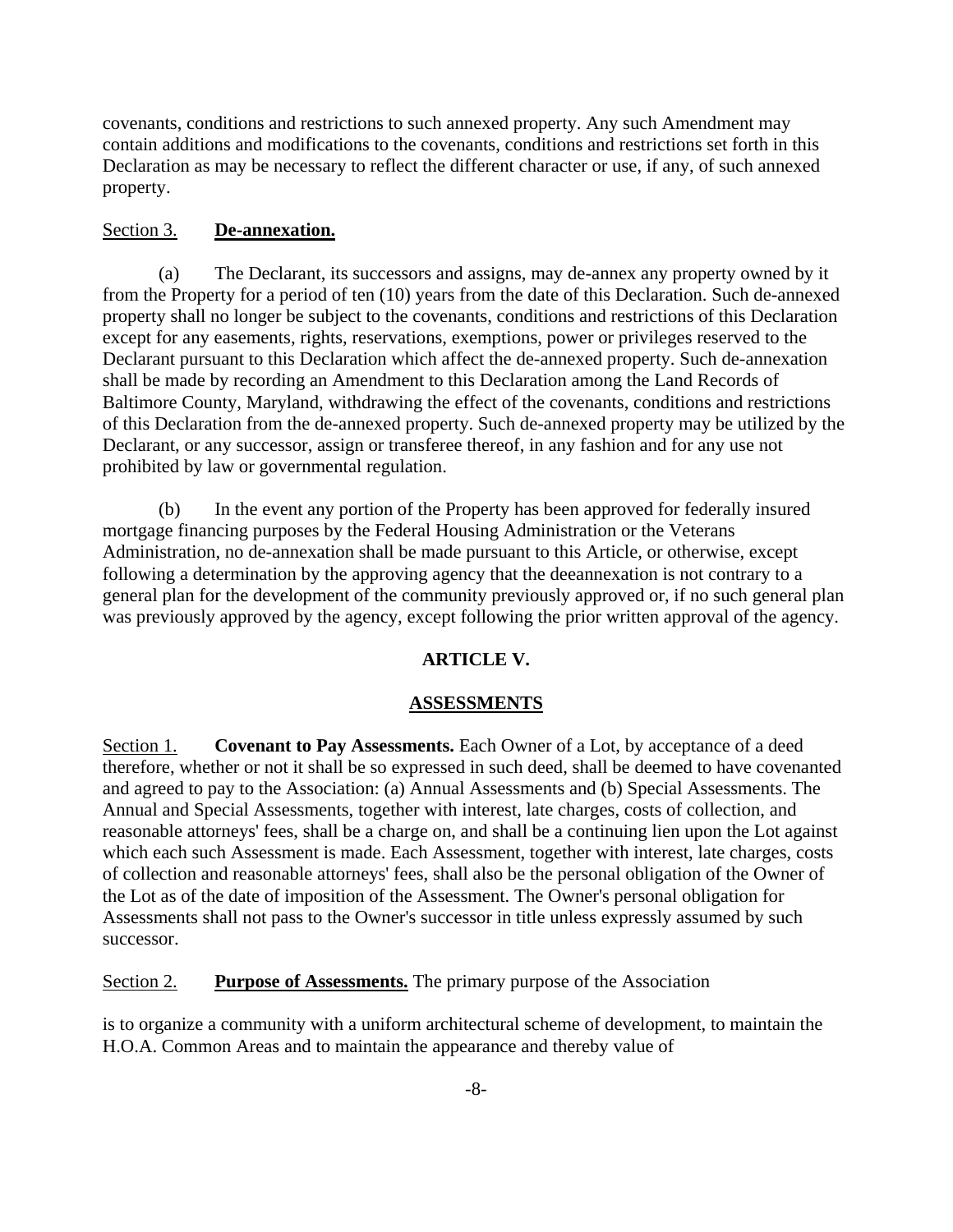the Lots and Dwellings in the Property. To that end, the Assessments levied by the Association, by way of example rather than as a limitation, may be used for the following purposes:

(a) to promote the health, safety, welfare and recreation of the residents of the Property;

(b) to pay all administrative, managerial, legal, insurance (including ancillary coverage for the Association, its Directors, officers, employees and agents) and any other costs or expenses incurred by the Association in the operation of the Association, including the costs associated with enforcement of maintenance requirements, architectural control, use restrictions, and the enforcement of rules and· regulations;

(c) for the use, improvement, maintenance, repair, and replacement of the Association's real and personal property, if any;

(d) to provide an adequate reserve for maintenance, repair and replacement of the Association's real and personal property, if any; and

(e) such other reasonable and necessary expenses to pay for the responsibilities of the Association.

#### Section 3. **Annual Assessments.**

(a) The first Assessment Year shall commence on the first day of the month following conveyance of the first Lot to an Owner and shall terminate on the thirty-first (31st) day of December next succeeding such date. Thereafter, each calendar year shall be an Assessment Year unless the Board of Directors shall chose a different fiscal year in which case the Assessment Year shall equal the fiscal year. Not more than one Annual Assessment may be levied against a Lot in any Assessment Year.

(b) The Board of Directors may fix the Annual Assessment against each Lot at an amount less than or equal to the Maximum Allowable Annual Assessment. During the first Assessment Year, the Maximum Allowable Annual Assessment shall be Five Hundred Dollars (\$500.00) per Lot prorated for the number of full months in the first Assessment Year. The Annual Assessment may be payable in monthly, quarterly, semi-annually or annually installments, as determined by the Board of Directors, and as prescribed in the Notice of Assessment.

(c) From and after the first Assessment Year, the Maximum Allowable Annual Assessment may be increased each Assessment Year not more than ten percent (10%) above the permitted Maximum Allowable Annual Assessment for the previous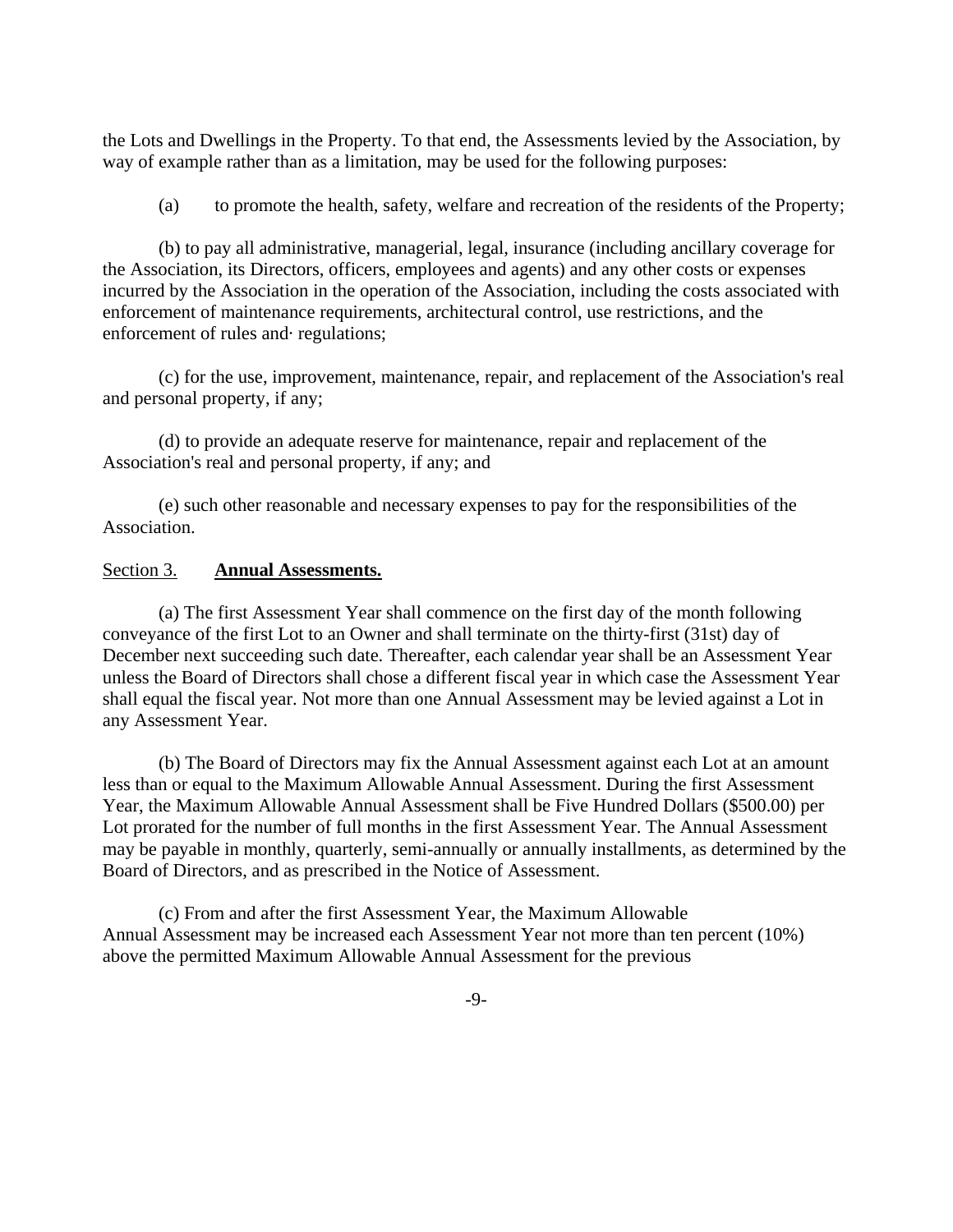Assessment Year, such increase to be determined by the Board of Directors, without the necessity of a vote by Membership of the Association.

(d) From and after the first Assessment Year, the Annual Assessment may be increased more that ten percent (10%) above the permitted Maximum Allowable Annual Assessment for the previous Assessment Year by a vote of two-thirds (2/3rds)of each class of Members who are voting in person or by proxy, at a meeting duly called for this purpose.

(e) Sixty (60) days before the end of the Assessment Year, the Board of Directors shall adopt a budget for the next Assessment Year. Fifteen (15) days before the start of the next Assessment Year, the Board shall mail to each Owner of a Lot in the Property a copy of the budget and a Notice of the Assessment for the next Assessment Year. The budget and the Notice of Assessment shall be sent pursuant to the notice requirements of Article XII, Section 4. The Association's failure to act in the manner provided herein shall not invalidate any such action if taken at a later time. Until a budget is established for any Assessment Year, however, the Annual Assessment applicable to an Owner and his Lot shall be presumed to be the Annual Assessment applicable to the preceding Assessment Year and each Owner shall be bound to pay such Annual Assessment in the manner applicable to the preceding Assessment Year.

#### Section 4. **Special Assessments.**

(a) In addition to the Annual Assessments authorized above, the Association may levy Special Assessments for the purpose of (i) defraying, in whole or in part, the cost of any construction, reconstruction, repair or replacement of a capital improvement, including fixtures and personal property; or (ii) the payment of unexpected or unbudgeted costs resulting from extraordinary events; or (iii) the payment of expenses for any other purpose; provided that any such Special Assessment will have the assent of two-thirds (2/3rds) of the votes of each class of Members who are voting in person or by proxy at a meeting duly called for this purpose.

(b) A Notice of Special Assessment shall be given at least thirty (30) days prior to the due date of the Special Assessment or the first installment thereof (if permitted to be paid in installments) and sent pursuant to the notice requirements set forth in Article XII, Section 4. The Special Assessment may be payable in monthly, quarterly, semi-annually or annually installments, as determined by the Board of Directors, and as prescribed in the Notice of Special Assessment.

Section 5. Notice and Quorum for any Action Authorized Under Sections 3 and 4. Written notice of any meeting called for the purpose of taking any action under Sections 3 or 4 above shall be sent to all Members not less than fifteen (15) days nor more than sixty (60) days in advance of the meeting. At the first such meeting called, the presence of Members or of proxies entitled to cast sixty percent (60%) of all the votes of each class of Membership shall constitute a quorum. If the required quorum is not present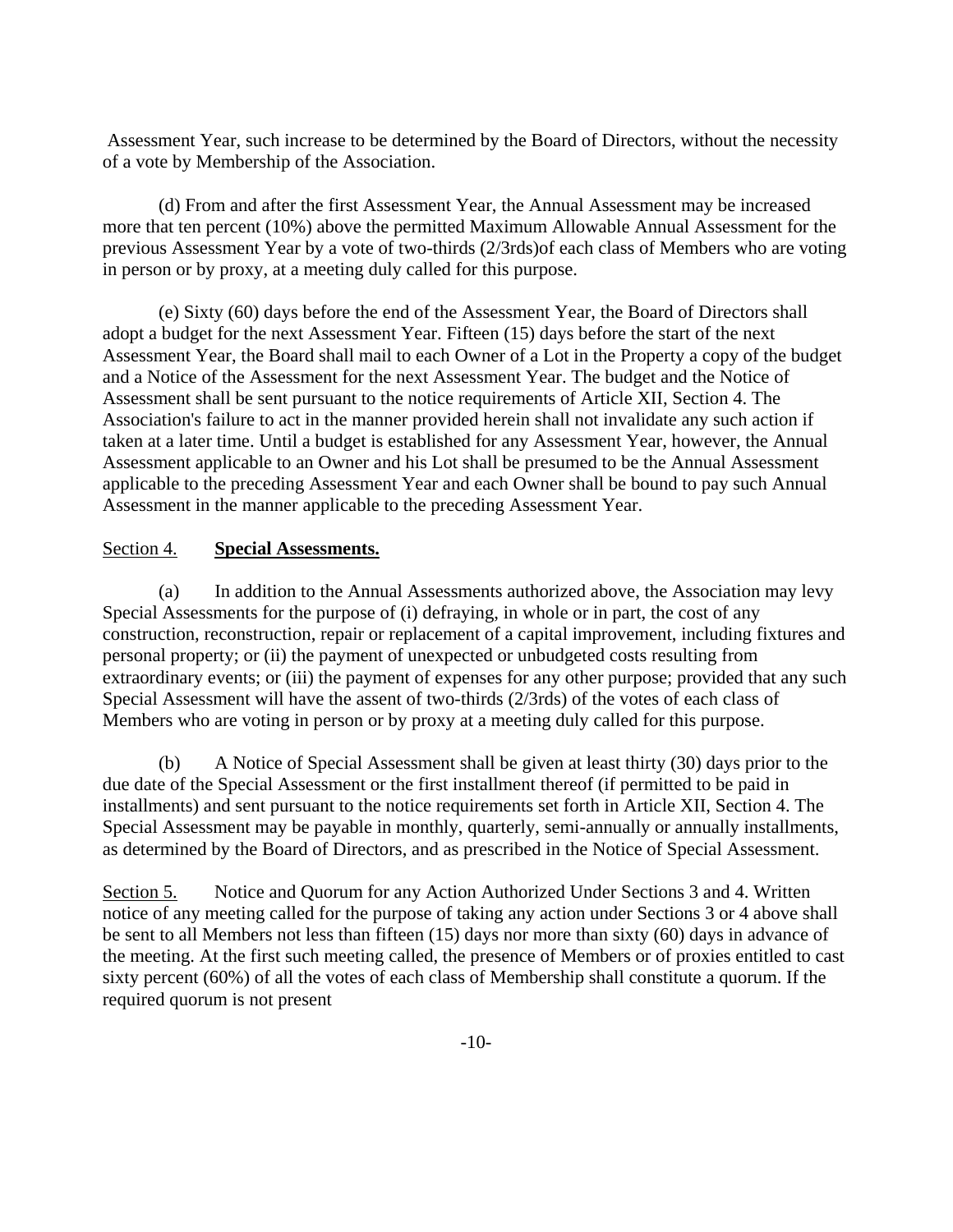at any meeting, another meeting may be called, except that notice shall be sent to all Members not less than fifteen (15) days nor more than sixty (60) days in advance of the meeting, and the required quorum at any subsequent meeting shall be reduced to one-half (%) of the required quorum at the preceding meeting. No such subsequent meeting shall be held more than sixty (60) days following the preceding meeting.

Section 6. **Uniform Rate of Assessment.** Except as otherwise provided below in Section 7, any Annual Assessments levied for any Assessment Year shall be fixed at a uniform rate for all Lots.

Section 7. **Commencement of Assessments.** The Annual Assessments against each Lot shall commence as of the date a use and occupancy permit is issued for the Dwelling on the Lot by the local government agency.

Section 8. **Certificate of Payment.** The Association shall, upon demand, and for a reasonable charge, furnish a certificate signed by an officer of the Association setting forth whether the Assessments on a specific Lot have been paid. A properly executed certificate of the Association as to the status of Assessments on a Lot is binding upon the Association as of the date of its issuance.

Section 9. **Non-Payment of Assessments.** If any Assessment, or any installment thereof (if such Assessment was permitted to be paid in installments), is not paid within fifteen (15) days after the due date, then the entire unpaid balance of the Assessment shall be immediately due and payable and shall be delinquent and shall bear interest from the due date at the rate of eighteen percent (18%) per annum or the highest interest rate allowed by law, whichever is greater. The delinquent Assessment or each installment thereof shall also subject to a late charge of Fifteen Dollars (\$15.00) or one-tenth (1/1Oth) of the delinquent Assessment or installment thereof, whichever is greater, provided the late charge may not be imposed more than once for the same delinquent payment and may only be imposed if the delinquency has continued for at least fifteen (15) calendar days. Each delinquent Owner shall also be responsible for payment of all costs of collection and reasonable attorneys' fees incurred by the Association as a result of non-payment of any Assessment or installment thereof. The Association shall also have the right to enforce collection of the delinquent Assessments by bringing an action at law against each Owner personally obligated to pay same, or may establish and foreclose a lien against the Lot pursuant to Title 14 of the Real Property Article of the Annotated Code of Maryland, as amended from time to time, and any successor statute thereto. No Owner may waive or otherwise escape liability for the Assessments provided for herein by abandonment of his Lot.

# Section 10. **Enforcement and Priority of lien.**

(a) So long as the Maryland Contract Lien Act remains in effect, when entitled to a lien under this Declaration, the Association may proceed to establish and enforce the lien in accordance with the Maryland Contract Lien Act.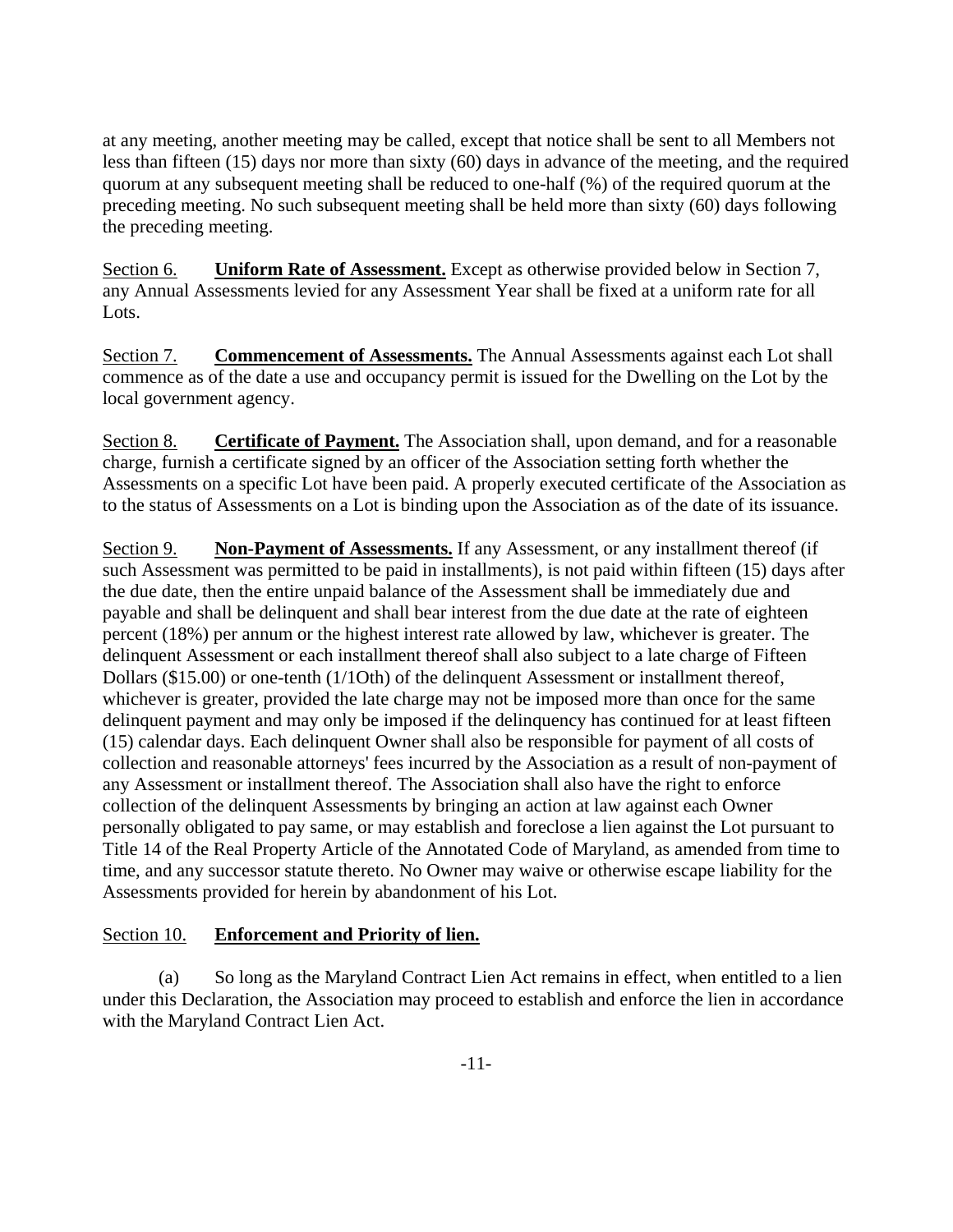(b) In the event the Maryland Contract Lien Act shall not be in force and effect, when entitled to a lien under this Declaration, the Association shall have the immediate right to enforce collection of the delinquent Assessments through foreclosure in the same manner and subject to the same requirements as the foreclosure of mortgages and deeds of trust on real property in the State of Maryland containing a power of sale or an assent to a decree.

(c) By acceptance of a deed therefore, whether or not it shall be so expressed in such deed, each Owner of a Lot shall be deemed to have expressly authorized the establishment, enforcement and foreclosure of the lien by the Association subject to the rules pertaining to foreclosures of mortgages and deeds of trust containing a power of sale or an assent to a decree, in accordance with the public general laws of the State of Maryland and the Maryland Rules of Procedure, as amended from time to time, or any successor statute, relating to the foreclosure of real property, as if the Association were the mortgagee and the Owner were the mortgagor.

(d) Any sale or transfer pursuant to foreclosure shall not relieve the Owner or the Lot from the liability for any Assessments thereafter becoming due, nor from the lien for any subsequent delinquent Assessment.

Section 11. Release of Lien. Upon the timely curing of any default for which a lien was filed or recorded by the Association, the officers of the Association are hereby authorized to file or record, as the case may be, an appropriate release of such lien, upon payment by the defaulting Owner of a release fee, to be determined by the Association, but not to exceed One Hundred Dollars (\$100.00), to cover the costs of preparing and filing or recording such release.

Section 12. One Satisfaction; Cumulative Remedies; Waiver. The lien, the right to institute suit for collection and the right to foreclose pursuant to the lien shall be in addition to and not in substitution for all other rights and remedies which the Association, its successors and assigns, may have hereunder or now or hereafter existing at law or in equity, by statute or otherwise, provided there be but one satisfaction of the claim. The election of anyone or more of the remedies shall not constitute a waiver of the right to pursue other available remedies.

Section 13. Subordination oft he Lien to Mortgages. The lien provided for herein shall be subordinate to the lien of any institutional Mortgagee providing purchase money financing in either the form of a single purchase money first mortgage or a combination purchase money first and purchase money second mortgage, such purchase money first and purchase money second mortgage combination designed to facilitate financing due to statutory lending limits which may prohibit financing of first mortgages in excess of certain dollar amounts. Sale or transfer of any Lot pursuant to mortgage foreclosure or any proceeding in lieu thereof, shall extinguish the lien as to delinquent assessments and permitted charges which became due prior to such sale or transfer except to the extent of surplus proceeds realized as a result of such sale or transfer. No sale or transfer shall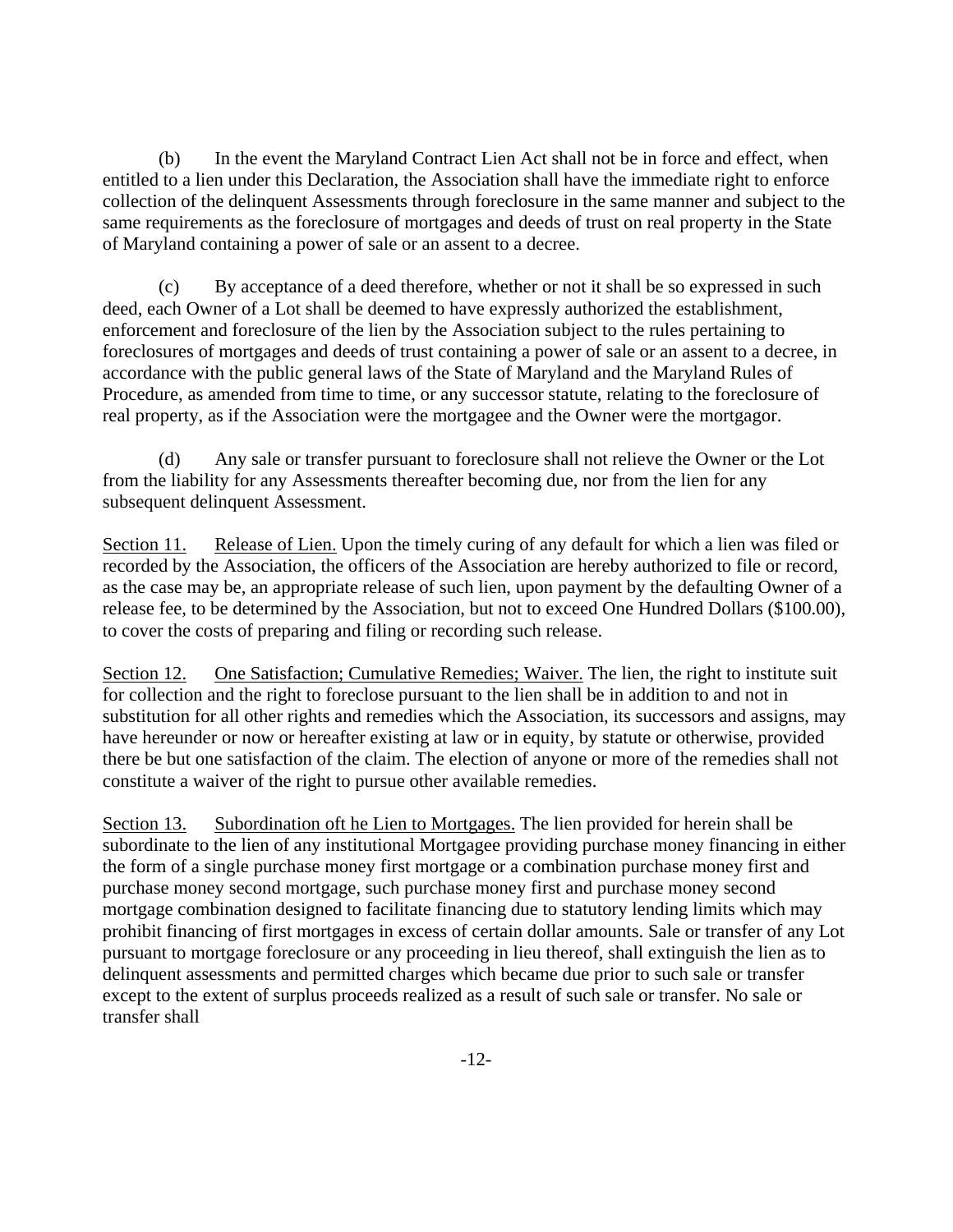relieve such Owner from liability for any assessments and permitted charges becoming due after such sale or transfer.

Section 14. Notice to Mortgagees. Upon written request from the Mortgagee, the Association shall give written notice to the Mortgagee of any Assessment or installment thereof (if such Assessment is permitted to be paid in installments) that becomes delinquent for a period in excess of sixty (60) days and of any other default by the Owner with respect to the performance of any other obligation hereunder for a period in excess of sixty (60) days.

# **ARTICLE VI.**

# **MAINTENANCE**

Section 1. **H.O.A. Common Areas.** The Association shall be responsible for the care and maintenance of the H.O.A. Common Areas and all improvements of any kind located therein.

#### Section 2. **Improved Areas.**

(a) To the extent that same is the responsibility of the Owner or not assumed by the Owner of the Lot, or the County, or if responsibility is delegated to the Association by the County, the Association may care for, beautify, maintain, and repair all or portions of the public rights-ofway, entrance ways, islands, parking bays, sidewalks and walkways that are located within the Property (hereinafter referred to as "Improved Areas"), including maintenance of entranceway monuments; areas planted with grass, flowers, shrubs, trees or other foliage; sidewalks and walkways; islands or parking bays adjacent to the sidewalks, walkways, or to the Lots, whether or not such Improved Areas have been dedicated to Baltimore County, Maryland or any other appropriate governmental or quasi-governmental authority or group. It is intended by this Section that the Association should be given the authority to provide for uniform maintenance and beautification of the Improved Areas so as to enhance the values and amenities of the Community, however, it is not intended by this Section that the Association should assume or subsume significant obligations and/or financial responsibilities belonging to the County or to individual Owners.

(b) Unless the Association has been delegated and/or has assumed such responsibility, the responsibility for care, maintenance, repair and replacement of the Improved Areas shall remain with the County or the individual Lot Owner, who by virtue of ownership of the Lot or by applicable law, is deemed to have responsibility therefor.

(c) In the event of damage or destruction of any portion or all of the Association's real or personal property by fire or other casualty, the same shall be promptly repaired or reconstructed in substantial conformity with the original plans and specifications with the proceeds of insurance available for that purpose, if any. In the event that the proceeds of insurance are not sufficient to repair such damage or destruction, or in the event such damage or destruction is caused by any casualty not herein required to be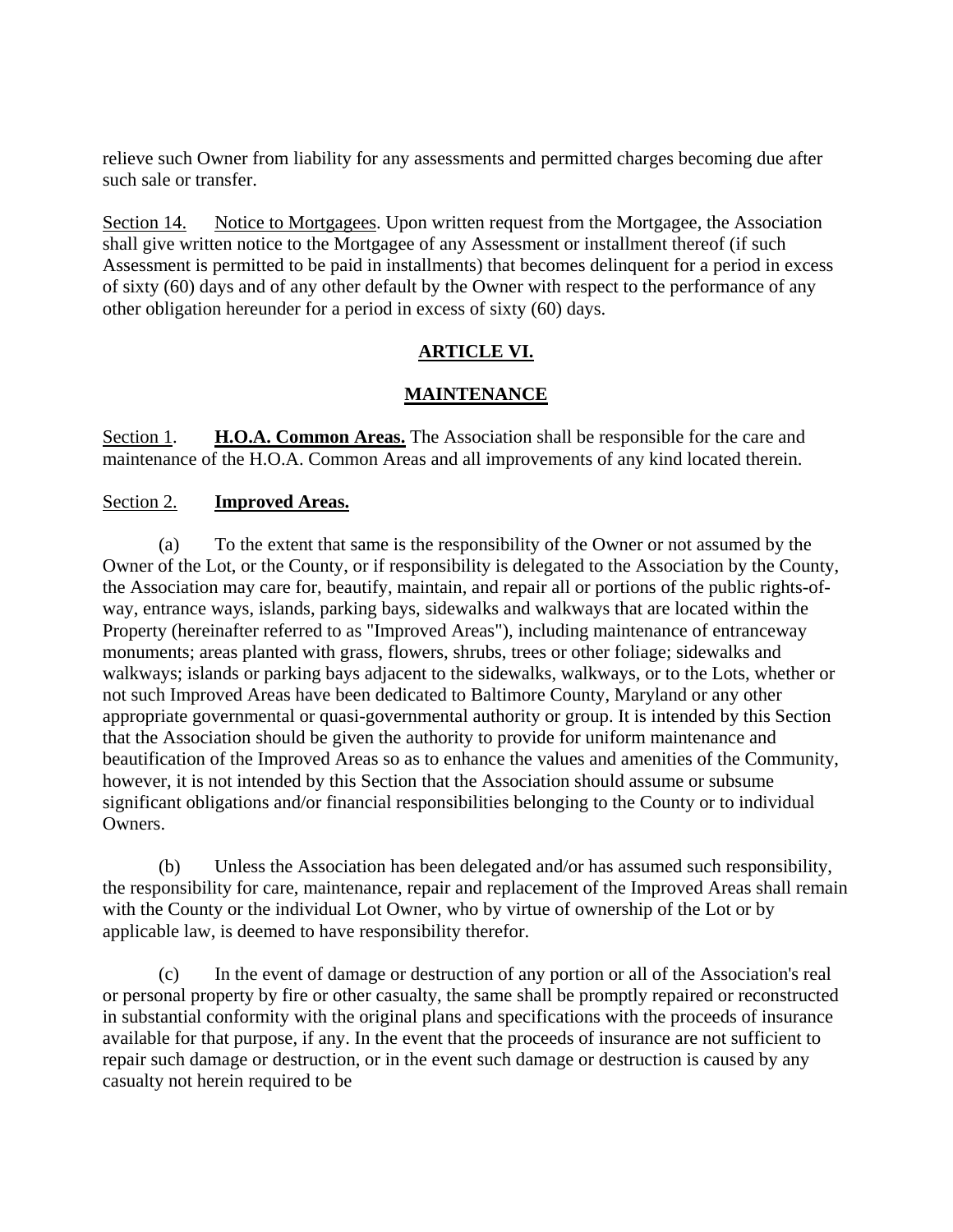insured against, then the repair or reconstruction of the damaged property shall be accomplished promptly by the Association at its common expense. The ratable share of the expense of such repairs or reconstruction may be assessed in the Annual Assessment or in a Special Assessment as provided for in this Declaration. Notwithstanding the foregoing, it any such damage is caused by the negligence of an Owner, his family members or guests, then the cost of repair or reconstruction shall not be a common expense but rather shall be assessable to and recoverable from such Owner. I n the event the Owner fails to promptly pay the assessed costs, then the same shall be recoverable

#### Section 3. **Individual lots.**

in the same manner as Assessments pursuant to Article V hereof.

(a) Except as otherwise provided herein or in a separate agreement, the Owner of each Lot shall be responsible for the care, maintenance, repair and replacement of his Lot, Dwelling and all improvements situated thereon. Care and maintenance shall include, but not be limited to, keeping the grass cut to an acceptable height of no more than 6"; keeping hedges, trees and bushes trimmed and pruned; keeping the lawn, landscaping and flower beds in good health and free from weeds; keeping the Dwelling painted and maintained; keeping the yard area clean and free from clutter and debris.

(b) In the event that an Owner fails to maintain, repair or restore any Lot, Dwelling and all improvements thereon in a manner satisfactory to the Board of Directors, following notice to the Owner and opportunity to cure, the Declarant or the Association shall have (i) the right to fine the Owner; or (ii) the right to enter upon the Lot or Unit and maintain, repair or restore the Lot or Unit in accordance with Article X hereof.

Section 4. **limitation of liability.** The Association shall not be liable for any failure of utilities or other services to be obtained by the Association or paid out of the common funds, or for injury or damage to person or property caused by the elements or by the Owner of any Lot, or any other person, or flow from any portion of the Property owned and/or maintained by the Association or from any wire, pipe, drain, conduit, appliance or equipment. The Association shall not be liable to the Owner of any Lot for loss or damage, by theft or otherwise, of articles which may be left out in the open. No diminution or abatement of Assessments shall be claimed or allowed for inconvenience or discomfort arising from the making of repairs or improvements to the Association's real or personal property, or to any Lot or from any action taken by the Association to comply with any law, ordinance or with the order or directive of any municipal of other governmental authority. THE ASSOCIATION IS NOT A PROVIDER OF SECURITY SERVICES FOR THE LOTS OR DWELLINGS, AND OWNERS SHOULD IMPLEMENT SECURITY MEASURES, IF DESIRED, TO PROTECT THEIR PERSONS, LOTS, DWELLINGS AND PERSONAL TV.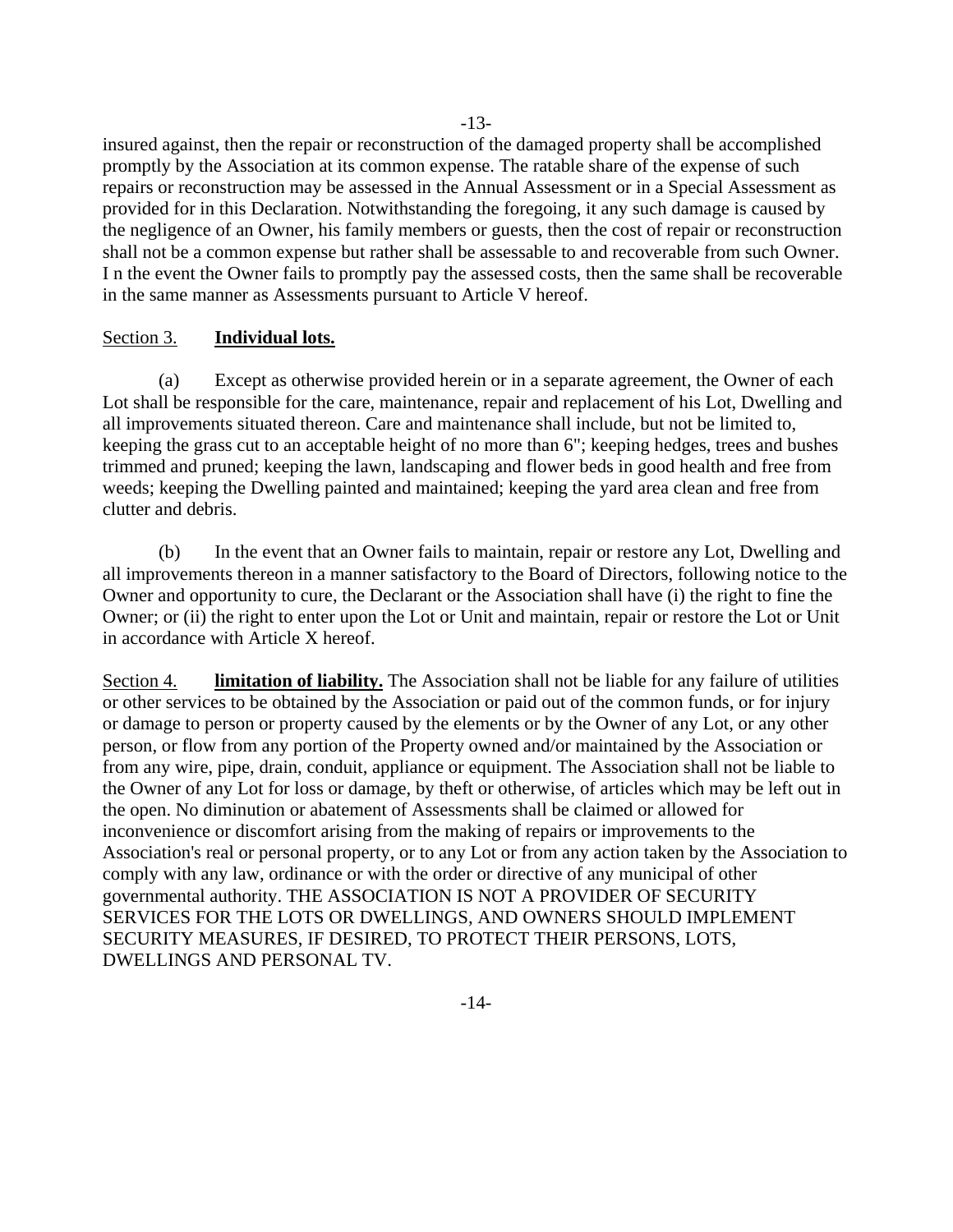# **ARTICLE VII.**

# **POWERS AND DUTIES OF THE ASSOCIATION**

Section 1. General Powers and Duties. In addition to the powers and duties enumerated in the Articles of Incorporation, and By-Laws, or elsewhere provided for herein, and without limiting the generality thereof, the Association shall:

(a) Own, maintain, improve, construct, reconstruct (in the event of deterioration or destruction) and manage all of the Association's real and/or personal property, if any, and any improvements and landscaping thereon, and to pay all the costs thereof;

(b) Have the authority to contract for fire, casualty, liability and other insurance on behalf of the Association and maintain such policy or policies of insurance as the Board of Directors deems necessary or desirable in furthering the purposes of and protecting the interests of the Association, its Board of Directors, its officers, its employees, its Members and its property;

(c) Have the authority to employ a manager or other persons and to contract with independent contractors or managing agents to perform all or any part of the duties and responsibilities of the Association, provided that any contract with a person or firm appointed shall not exceed one (1) year in term unless approved by a majority of the Members of the Association, with the exception of an insurance contract that may be for a period not to exceed three (3) years;

(d) Have the authority to enforce the provisions of this Declaration and the By-Laws of the Association, and to establish and impose sanctions, including fines, for the violation thereof; and

(e) Have the authority to establish and enforce uniform rules and regulations pertaining to the use, maintenance, repair and restoration of the Lots and the Property, and any improvements located thereon and to establish and impose sanctions, including fines, for the violation thereof.

Section 2. **Books and Records.** The Association shall maintain adequate books and records of the Association pursuant to Title 11 B of the Real Property Article of the Annotated Code of Maryland, and any other applicable law now existing or hereinafter enacted. Any Member, Owner and Mortgagee shall have the right to inspect and examine the books and records of the Association during regular business hours and upon reasonable written notice. Such inspection and examination may be further subject to applicable law and/or rules and regulations adopted by the Association with respect thereto.

-15-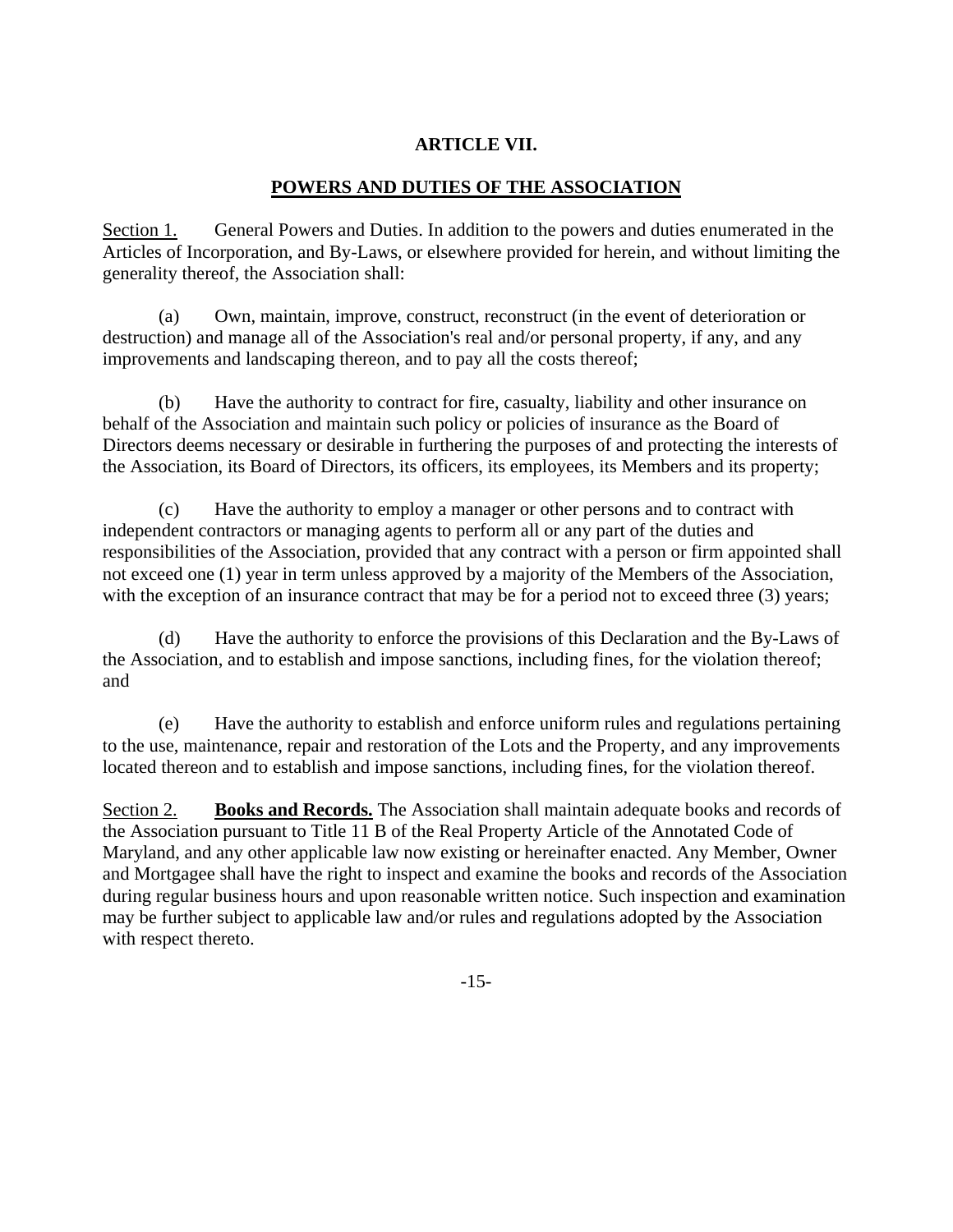#### **ARTICLE VIII.**

# **ARCHITECTURAL CONTROL**

#### Section 1. **Architectural Committee.**

(a) There shall be an architectural committee (hereinafter referred to as the "Architectural Committee") for the Lots. The Architectural Committee shall have a minimum of three (3) members, each of whom shall (notwithstanding the expiration of the period referred to in the provisions of subsection (b) of this Section 1) serve as such until the earlier to occur of:

(i) his resignation from the Architectural Committee, or

(ii) his replacement pursuant to the following provisions of this Section by the Declarant or the Board of Directors.

(b) The Declarant shall have the exclusive right from time to time to designate and replace the members of the Architectural Committee until the later to occur of:

(i) the expiration of the Development Period, or

(ii) in the event of earlier termination of the Development Period and transfer of control of the Board of Directors to the Class A Membership, five (5) years from the date of this Declaration.

Notwithstanding the foregoing, at any time prior to the foregoing events, the Declarant may delegate architectural review powers and duties to the Association's Class A Members by express written instrument signed by the Declarant and recorded among the Land Records of Baltimore County, Maryland.

(c) Thereafter, the Board, or the Class A Members (if the Board is still controlled by the Declarant), by the majority vote of those voting in person or by proxy at a meeting duly called for such purpose, shall have the right to designate and replace the members of the Architectural Committee who will serve at the pleasure of the Board or the Class A Members as the case may be. Once the Declarant transfers control of the Board of Directors to the Class A Members, the Board shall have the exclusive right to designate and replace the members of the Architectural Committee who shall serve at the pleasure of the Board.

#### Section 2. **Architectural Approval.**

(a) It is intended by the provisions of this Declaration, that the Declarant shall have sole architectural review and enforcement powers and duties until transfer of control of the Architectural Committee as set forth above. Nothing herein shall prevent the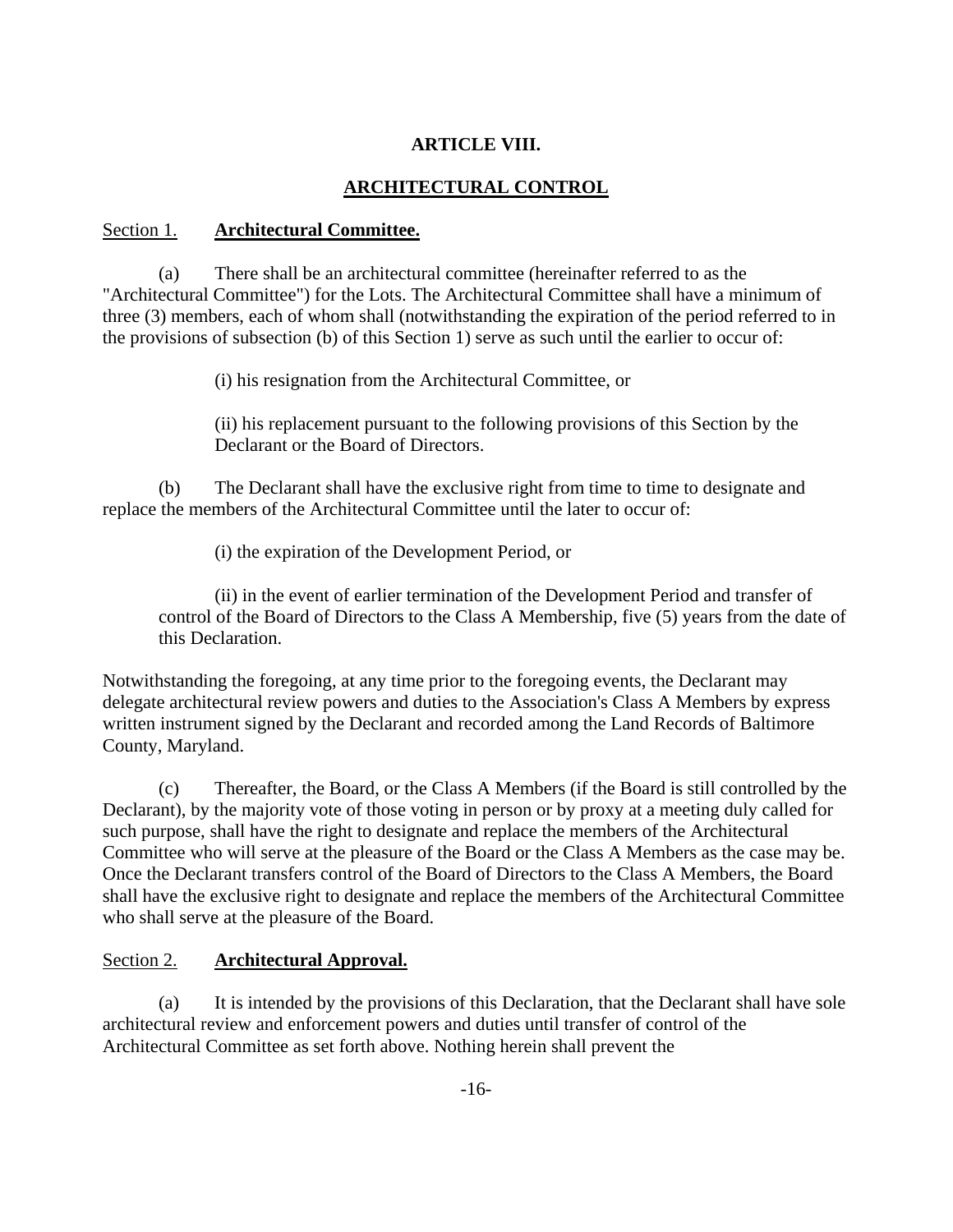Declarant from creating an Advisory Architectural Committee whose members are from the Class A Membership; however such Advisory Architectural Committee shall have nonbinding advisory powers only and only the decision of the Declarant-appointed Architectural Committee shall be final and binding.

 (b) No Lot and no Structure on a Lot may be modified in a manner that changes the exterior appearance thereof (including (i) exterior painting, (ii) interior painting or modifications that are visible from or affect the exterior of the Dwelling and (iii) changes to elevation, topography or landscaping)(but excluding (i) exterior repainting in the same color as the existing color, and (ii) interior painting or other interior modifications not visible from or affecting the exterior of the Dwelling); No Structure may be commenced, constructed, erected, placed, maintained or permitted to remain on a Lot, and no Use may be commenced or changed on a Lot unless, prior thereto, plans and specifications for and a description of any such Use (hereinafter referred to collectively as "Plans"), have been submitted to and expressly approved in writing by the Architectural Committee.

 (c) Where necessary for the full consideration of the proposed modification, Structure or Use, the Plans should include (i) a reference to the Lot number and address; (ii) an exterior elevation plan showing the nature, exterior color scheme, kind, shape, height and location of all existing and proposed Structures on the Lot and on the adjoining Lots; (iii) a site plan showing the location and size of all existing and proposed Structures, all setbacks, all parking spaces, driveways and sidewalks; (iv) detailed construction plans; (v) description of materials and equipment; (vi) such other information required by the Architectural Committee.

 (d) The Architectural Committee shall have the absolute right to refuse to accept an application or to withhold acceptance of an application until Plans showing in reasonable detail the nature of the proposed modification, Structure or Use, have been submitted to and accepted for consideration by the Architectural Committee. The Architectural Committee shall have the absolute right to refuse to grant such approval for any aesthetic or other reasonable cause. In considering whether to grant any such approval, the Architectural Committee may consider the suitability of the proposed modification, Structure or Use with relation to the Lot and to the other Lots, and may base such consideration upon such, if any, information concerning the nature, kind, shape, height, materials, location and approximate cost of the proposed modification, Structure or Use as is furnished to the Architectural Committee, all to the end that any approved proposed modification, Structure or Use shall be in harmony with, and have no adverse effect upon, its immediate surroundings and the other Lots.

 (e) The application for the proposed modification, Structure or Use shall be in such form and content as the Architectural Committee shall determine. The Architectural Committee may propose to the Board of Directors and the Board may adopt and publish (i) rules and regulations regarding the form and content of the Plans and (ii) any statements of policy or architectural guidelines as may be appropriate to further the scheme of development and the harmony of design in the Property. Such rules and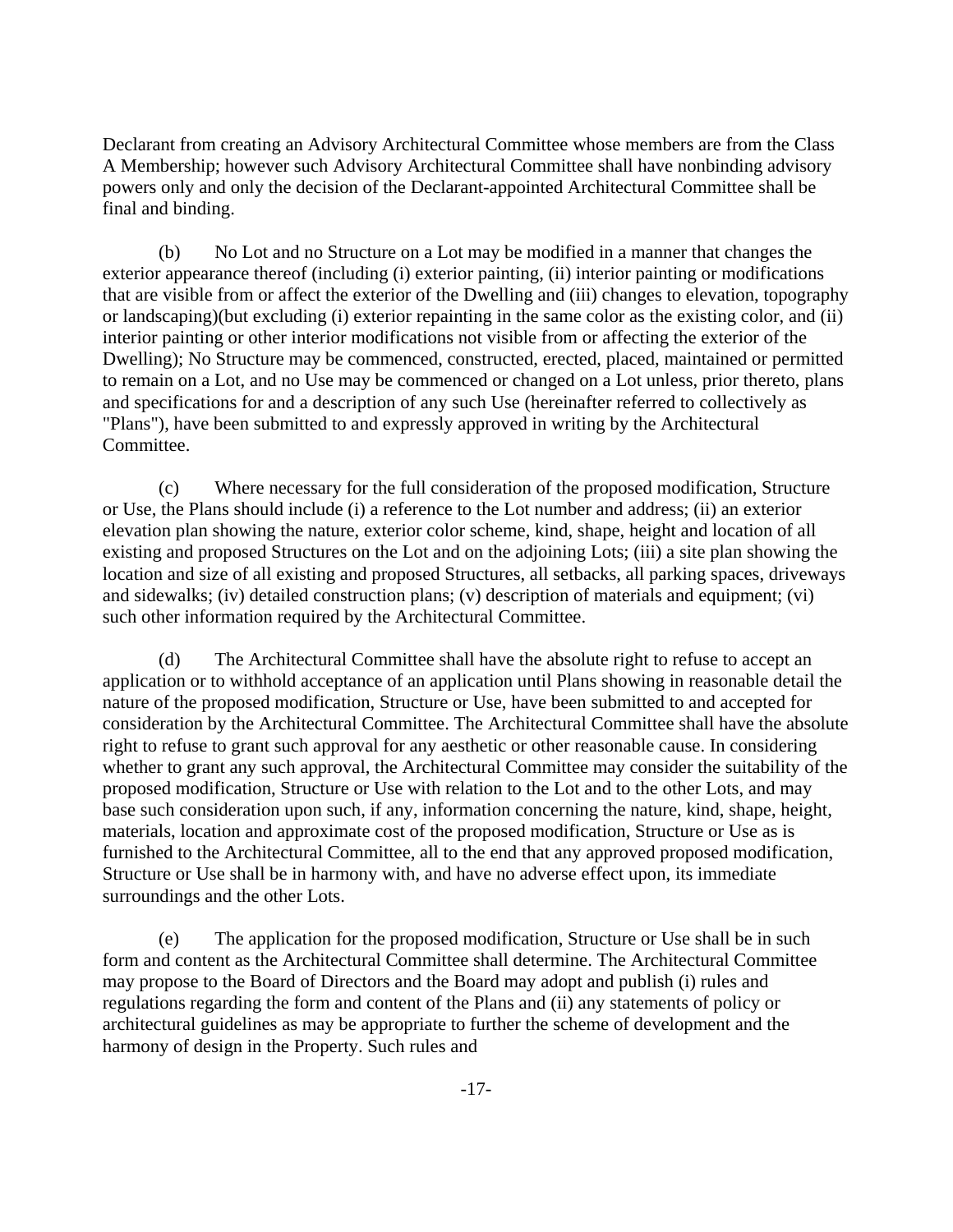regulations and guidelines may be amended or revoked at any time, however, such amendment or revocation shall not affect approvals granted prior thereto. Such rules and regulations and guidelines shall not be deemed to bind the Architectural Committee to approve or disapprove any Plans or otherwise impinge upon the Architectural Committee's unfettered discretion with respect to architectural control.

(f) If any Owner submits a written application for a proposed modification, Structure or Use to the Architectural Committee and such application is accepted by the Architectural Committee as to form and content, and the Architectural Committee fails to take action on said application within sixty (60) days of receipt and acceptance of the application as complete, such application and the proposed modification, Structure or Use shall be deemed to have been approved. Notwithstanding any other provisions of this Declaration to the contrary, "action on the application" includes any of the following: oral notification of a denial, written notification of a denial, oral or written approval, oral or written approval with conditions, or return of the application for additional information. In the event of oral or written notification of a denial or return of the application for additional information, the application shall be considered denied.

(g) The affirmative vote of a majority of the members of the Architectural Committee shall be required to take any action; however, during the period of Declarant control of the Architectural Committee, the majority may designate one member to act for it.

(h) The Architectural Committee shall not be liable to any Owner for any damage, loss or prejudice suffered or claimed on account of (i) the approval or disapproval of any Plans, or (ii) the construction or performance of any work, whether or not pursuant to approved Plans. Notwithstanding anything contained herein to 'the contrary, all modifications, Structures and Uses shall be constructed, erected, commenced or maintained only in accordance with applicable laws, regulations and policies of the County or any other governmental body having authority and jurisdiction over the Property.

Section 3. **Declarant's Exemption.** The provisions set forth in this Article VIII shall not apply to any proposed modification, Structures or Uses commenced, erected or maintained by the Declarant on any Lot owned by it until after completion of the Dwelling and any improvements thereon and the conveyance thereof to a Class A Member. Notwithstanding the foregoing, all house designs to be built by builders other than the Declarant or any entity related to the Declarant shall be required to submit said house designs for pre-approval of the architectural design and layout of the Dwelling and any other improvements to the Dwelling and the Lot.

Section 4. **Architectural Violations.** In the event an Owner fails to obtain architectural approval, or proceeds to effect an architectural modification, Structure or Use that does not conform to the approval granted, or otherwise violates the provision of this Article VIII, following notice to the Owner and opportunity to cure, the Association may, in accordance with a published penalty procedure, fine the Owner; or, following notice to the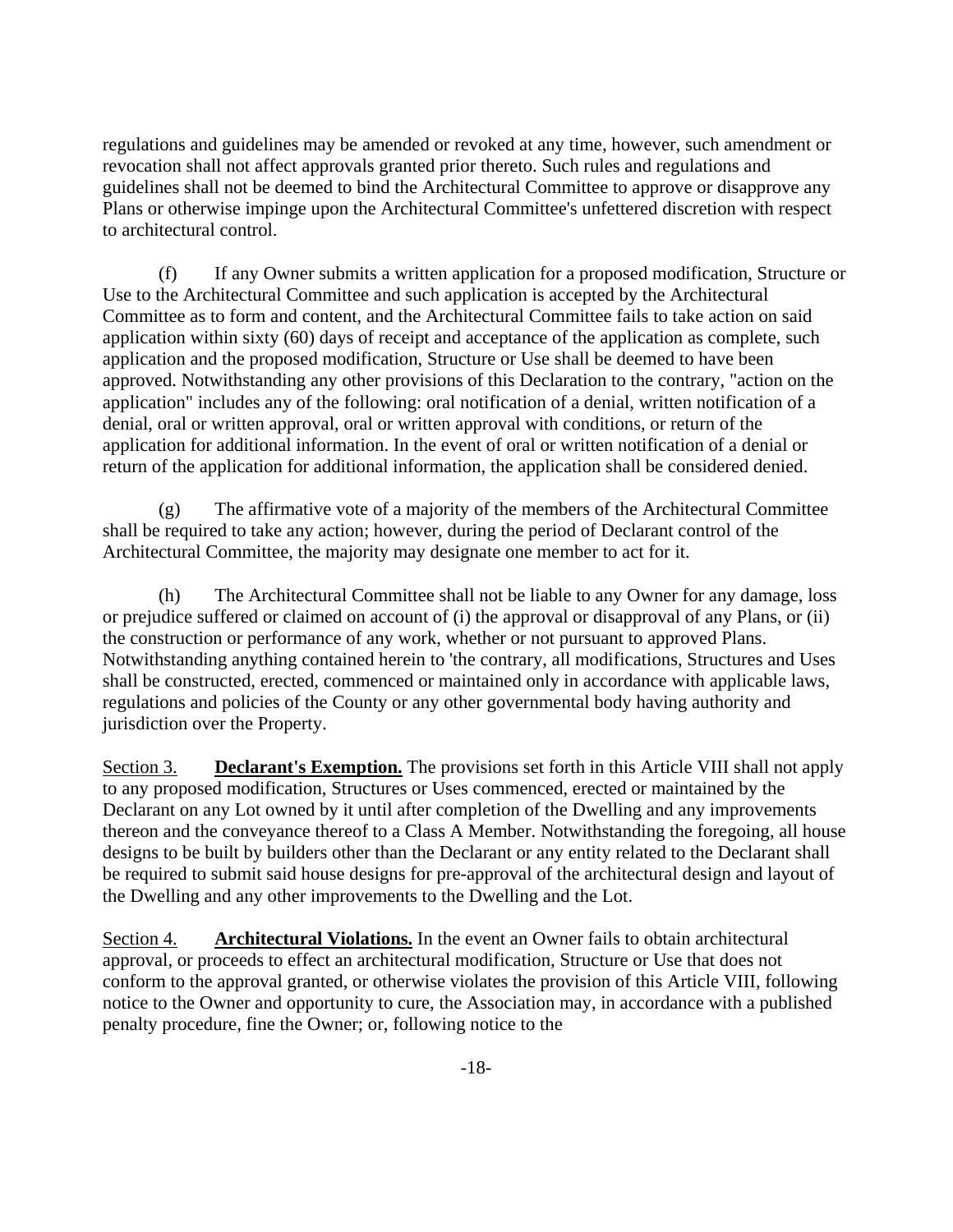Owner and opportunity to cure, the Declarant and/or the Association, shall have the right to enter upon the Lot and abate the violation in accordance with Article X hereof.

# **ARTICLE IX.**

# **USE RESTRICTIONS**

#### Section 1. **Itemization.**

(a) No noxious or offensive trade or activity shall be carried on upon any Lot, nor shall any odor, noise or light emanate there from, nor shall anything be done upon the Property which may be or become an annoyance or nuisance to the neighborhood or the other Owners.

(b) No livestock, poultry, birds, insects, or other animals of any kind, regardless of number, temporarily or permanently, shall be raised, bred or maintained on any Lot, except that up to three (3) household domestic pets, including dogs, cats, birds, fish or similar household domesticated animal may be kept on a Lot, provided they are not raised, bred or maintained for commercial purposes, and provided further, that the Owner of the Lot insures that all applicable State and County animal control laws and ordinances are followed and provided further that no such animal shall be or become an annoyance or a nuisance or cause a disturbance to the neighborhood or other Owners.

(c) No incinerators and no accumulation or storage of bulk materials, lumber, metals, new or used building materials or trash of any kind shall be permitted, kept, stored, or allowed to accumulate on any Lot (except for building material being utilized during the construction reconstruction or repair of any approved Structure may be stored while such activities are being carried on.)

(d) No junk vehicle, commercial vehicle, trailer, truck over 3/4 ton, camper, camp truck, house trailer, recreational vehicle, boat or boat trailer shall be parked, stored or maintained in the open on any Lot, or on the dedicated rights-of-way or upon the parking areas of the Property. No automobile or other permitted vehicle which does not display current registration (except for vehicles eligible for registration as "Historic Motor Vehicles" under applicable State or local laws) shall be parked, stored or maintained in the open on any Lot, or on the dedicated rights-of-way or upon the parking areas of the Property. The repair or extraordinary maintenance of automobiles or other permitted vehicles shall not be carried out anywhere on the Property, except as provided for below (and except for bona fide emergencies). The Association, through its Board, may designate, provide and maintain a suitable area for designated activities such as the parking of such vehicles and/or the minor repair of vehicles and such other activities with respect to such vehicles as the Association's Board may determine.

(e) Trash and recycling containers shall be kept in a clean and sanitary condition and shall not be permitted to remain in public view except on days of trash or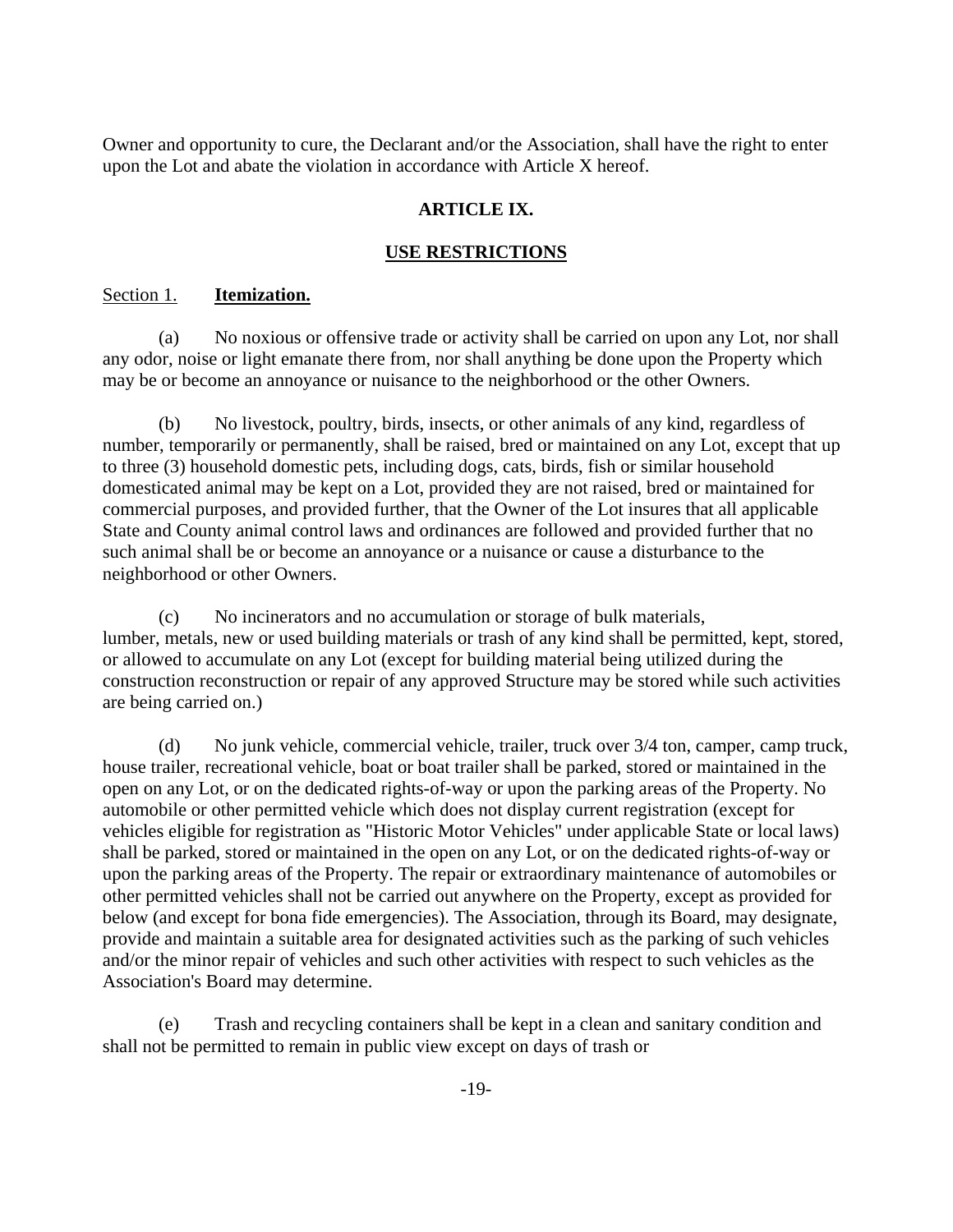recycling collection. Such containers shall be kept in the rear of the Lot and stored in a manner so they are not generally visible from the street. The Association may, in its discretion, adopt rules and regulations relating to the size, shape, color, number, type and manner of storage of such containers.

(f) Baltimore County regulations govern the removal of trees, especially trees located in Forest Conservation and Private Forest Retention easement areas. No tree shall be removed from any Lot without written approval of the Architectural Committee and, if applicable, Baltimore County. The removal of trees shall be subject to prior written architectural approval and shall not be subject to the automatic approval provision set forth in Article VIII, Section 2(h).

(g) No fence or wall shall be located within the area lying between the front property line of the Lot and the Dwelling located thereon; nor shall any fence or wall interfere with any underground or surface drainage structure, pipe or ditch. Generally, all fences and walls are to be located to the rearmost portion of the Lot behind the Dwelling with exceptions being made only in instances where the physical characteristics of the Lot support a different placement. All fences and walls are subject to prior written architectural approval and shall not be subject to the automatic approval provision set forth in Article VIII, Section 2(h).

(h) No permanent exterior clothes dryer or clothesline shall be erected, installed or maintained on any Lot or on any Structure thereon. Only collapsible or retractable clothes dryers or clotheslines shall be used, and they shall be collapsed or retracted when not in use and shall be located in the rearmost portion of the Lot behind the Dwelling.

(i) No shack, shed, barn, or other outbuilding or like structures of a permanent or temporary nature shall be used, erected, installed or maintained on any Lot except with the prior written approval of the Architectural Committee. Temporary playhouses, recreational structures or the like may be installed and maintained provided (1) their primary purpose is juvenile recreation; (2) they are removed or disassembled when not in use; and (3) prior written approval by the Architectural Committee has been obtained. Permanent, temporary or portable basketball hoops shall be located to the rearmost portion of the Lot behind the Dwelling only. All Structures covered by this subsection shall require prior written architectural approval and shall not be subject to the automatic approval provision set forth in Article VIII, Section 2(h).

U) Except for political signs as may be allowed by State or local law, and except for such signs as may be posted by the Declarant for promotional purposes and signs of a directional nature, no signs, flags, banners or hangings of any character shall be erected, posted, or displayed upon, in or about any Lot or Dwelling so as to be visible on the exterior of the Lot or Dwelling; however the American flag and the State flag and one temporary real estate sign not exceeding six (6) square feet in area, may be erected upon any Lot. Temporary real estate signs shall remain upon the Lot only during the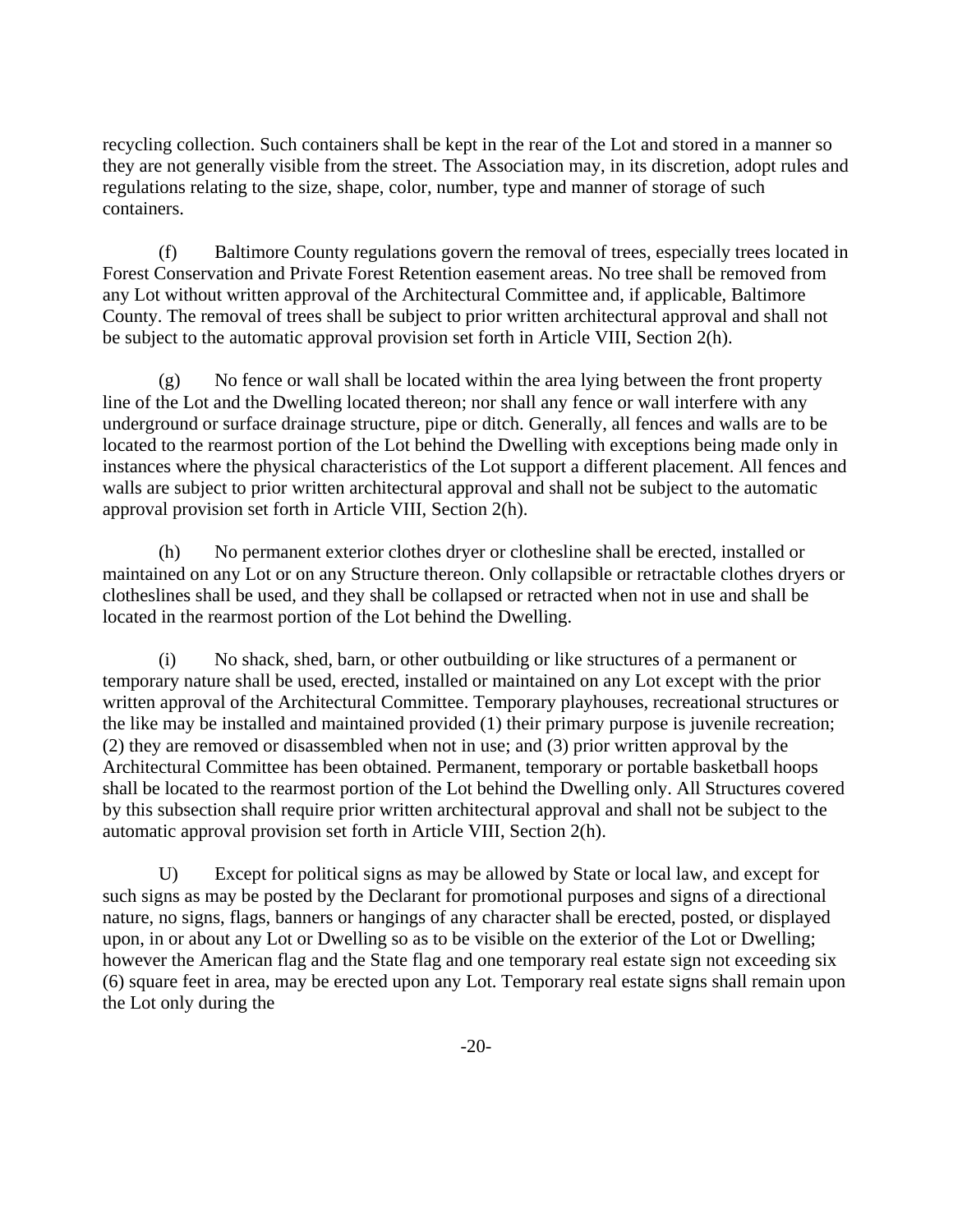period the Lot is marketed for sale or rent. It is intended by this sub-section that there be no signs of any type except as expressly exempted herein and except as permitted by government law or regulation specifically pre-empting the effect of these private covenants.

(k) No Structure, planting or material shall be placed or permitted to remain upon any Lot which may damage or interfere with any easement for the installation or maintenance of utilities, or which may change, obstruct or retard direction or flow of any drainage channels.

(I) Except for satellite dishes less than one meter in diameter as allowed by Federal law, no outside television or radio aerial, dish, tower or antenna, or other aerial, dish, tower or antenna, for reception or transmission, shall be maintained upon any Lot. To the extent allowed by applicable law, the Association shall have the authority to enforce architectural requirements with respect the placement, screening and the aesthetics of any such permitted antenna structures. It is intended by this sub-section that there be no outside antenna type Structures except as permitted by government law or regulation specifically pre-empting the effect of these private covenants.

(m) No exterior lighting on any Lot shall be directed outward from the boundaries of the Lot or placed in a manner so as to be or become an annoyance or nuisance to the neighborhood or the other Owners.

(n) No broadcast or loudspeaker unit(s) shall be placed outside or be directed to the outside of the Dwelling so as to be or become an annoyance or nuisance to the neighborhood or the other Owners.

(0) No Lot shall be subdivided, split, divided or combined with another Lot for sale, resale, gift, transfer or any other purpose.

(p) No Dwelling or appurtenance thereto, including a wall or fence, shall be erected, placed, altered or permitted to remain on a Lot nearer to the boundary line of the Lot than the minimum building set back line for the Lot shown on the Plat thereof.

# Section 2. **Non-Residential Use.**

(a) Except as otherwise permitted herein, no Lot shall be devoted to a Use other than a residential use; no Lot may contain more that one (1) residential Structure at anyone time (which Structure may constitute not more than one Dwelling; No Dwelling may be occupied at anyone time by more than one (1) family); No Lot may be used for transient or hotel purposes; and no outbuilding or other temporary Structure may be used as a temporary or permanent residence.

(b) Home based businesses and/or home offices not constituting a primary or substantial Use of the Dwelling or the Lot (no-impact home based businesses) are permitted with the following restrictions. Any such no-impact home based businesses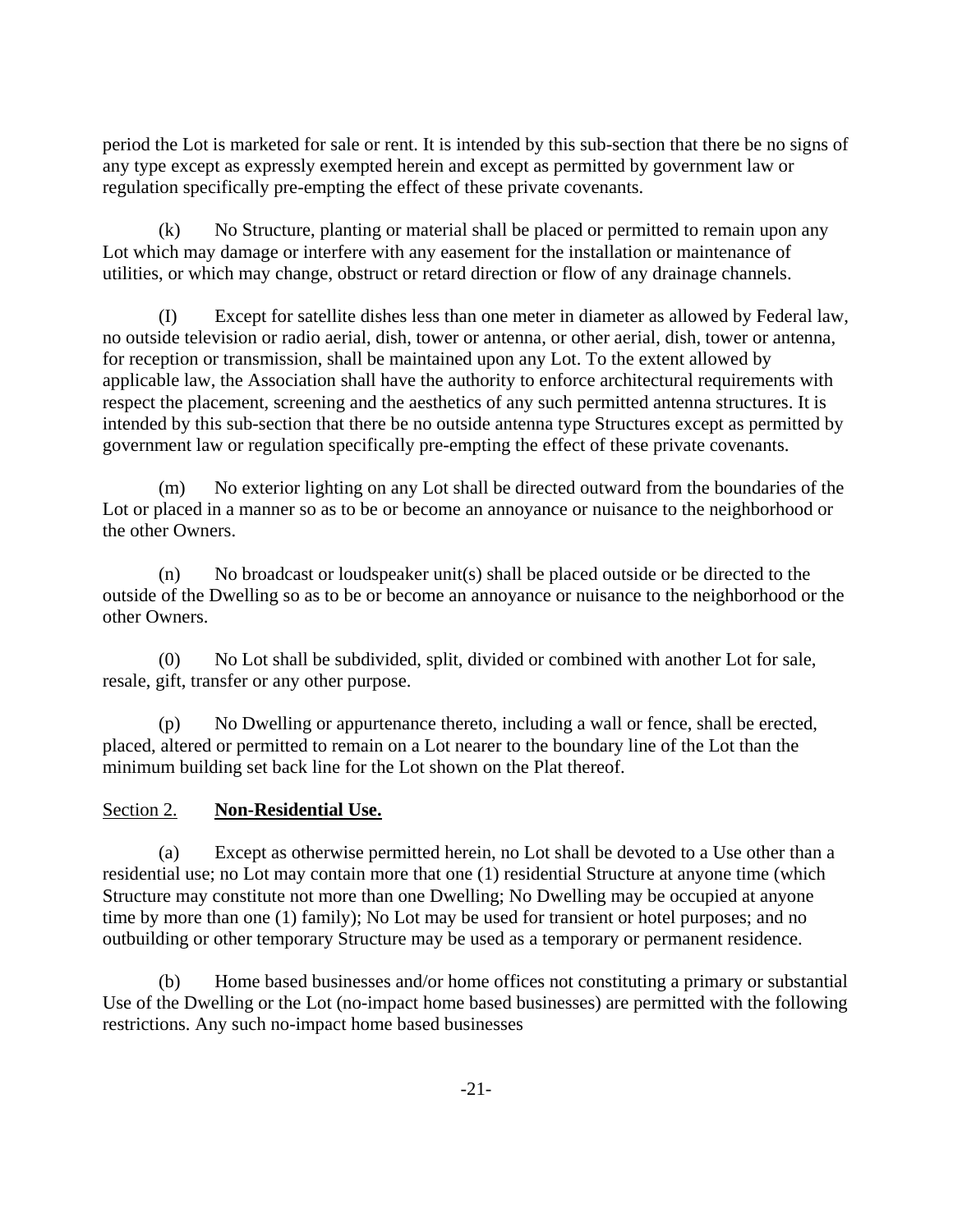shall obtain prior written approval from the Board of Directors or the Architectural Committee. No home based business and/or home office shall be conducted on the H.O.A. Common Areas. No home based business and/or home office shall be conducted on any Lot that may be or become an annoyance or nuisance to the Property or the other Owners. Such profession or home industry shall be deemed a nuisance and prohibited if the activity relating thereto can be seen, heard, smelled, or if any activity relating thereto, overburdens the Property with noise, traffic or other visual or audible effects, i.e., creates an impact on the Property or the Owners.

(c) A Lot may be used as a Family Day Care Home or may be used by any Family Day Care Home providers as an area for Family Day Care Home activities under the following conditions:

(i) "Family Day Care Home" means a home registered or required to be registered under Title 5 of the Family Law Article of the Annotated Code of Maryland, as amended from time to time, and includes any Lot within which Family Day Care is provided;

(ii) The number of Family Day Care Homes operating in the Association shall not exceed seven and one half percent  $(7 \sim \%)$  of the total number of Lots in the Association;

(iii) In order to assure compliance with subparagraph (ii) above, each Family Day Care Home shall register with the Association before opening a Family Day Care Home;

(iv) The "Day Care Providers" (as such term is defined in Section 11 B -111.1 of the Real Property Article of the Annotated Code of Maryland) shall pay on a pro rata basis, based on the total number of Family Day Care Homes operating in the Association, any increase in insurance costs that are solely and directly attributable to the operation of the Family Day Care Home(s) therein;

(v) Each Family Day Care Home which is registered and operating in the Association shall pay to the Association an annual fee for the use of the Property in an amount not to exceed Fifty Dollars (\$50.00);

(vi) Each Family Day Care Home and Family Day Care Provider shall otherwise comply with all of the provisions of Section 11 B -111.1 referenced above, including but not limited to licensing and insurance requirements; and

(vii) The use for a Family Day Care Home may be eliminated by the affirmative vote of the Owners having at least two thirds (2/3rds) of the total number of votes then held by all of the Owners, in the manner provided for voting in the By-Laws of the Association.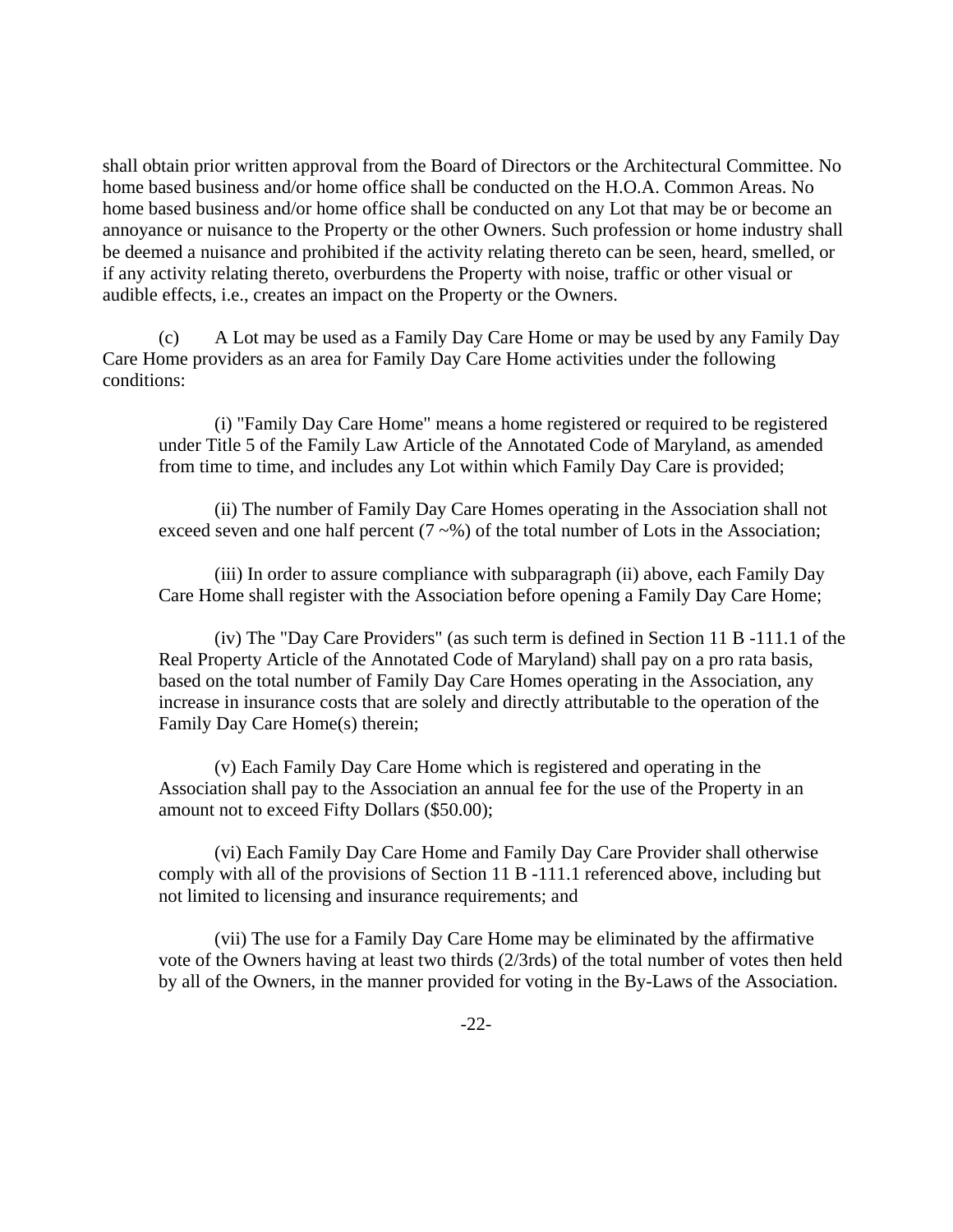Section 3. **Rental of Lots.** The Owner of any Lot may lease his Lot subject to the following terms and conditions:

(a) any lease between an Owner and a lessee must be in writing and shall not be for a term of less than one (1) year;

(b) the lease shall state that it is subject in all respects to, and that the lessee shall comply with, all of the provisions of the Declaration, Articles of Incorporation and the By-Laws, and that failure of the lessee to comply with any of the terms of the aforementioned documents shall be a default under the lease;

(c) the lease shall in no way relieve the Owner of any duty or obligation imposed by this Declaration, the Articles of Incorporation, the By-Laws or the rules and regulations of the Association, including penalties for the violation thereof, even if such violation shall be caused by the actions of the Owner's lessee.

Section 4. **Use Violations.** In the event an Owner violates any provision of this Article IX, the Declarant and/or the Association, may, in accordance with a published penalty procedure, fine such Owner for the violation; or, following notice to the Owner and opportunity to cure, the Declarant and/or the Association, shall have the right to enter upon the Lot and abate the violation in accordance with Article X hereof.

# Section 5. **Exemptions.**

(a) The provisions set forth in this Article IX shall not apply to the Declarant, any Builder or any Class B Member, their respective successors and assigns, agents, employees, contractors and invitees. Nor shall the provisions of this Article apply to any modification, Structures, proposed Structure or Uses commenced, erected or maintained by any Builder or any Class B Member on any Lot or within the Property until after completion thereof by the Builder or the Class B Member and the conveyance thereof to a Class A Member; provided, that general Dwelling type designs and general improvement options offered with respect to the newly constructed Dwellings and improvements on the Lots built by any Builder or Class B Member shall be subject to the prior approval thereof by the Declarant.

(b) On any part of the Property and on or in any Structure which has not yet been conveyed to the County or to a Class A Member, the Declarant, any Builder and any Class B Member may construct, maintain and operate real estate sales and construction offices, model homes, displays, signs, and special lighting reasonably related to the development, construction and sale of the Lots and Dwellings thereon, subject only to the approval thereof by the Declarant.

(c) The Declarant, any Builder and any Class B Member shall be entitled to conduct on any Lot and on the Property all activities normally associated with and convenient to the development of the Property and the development, construction,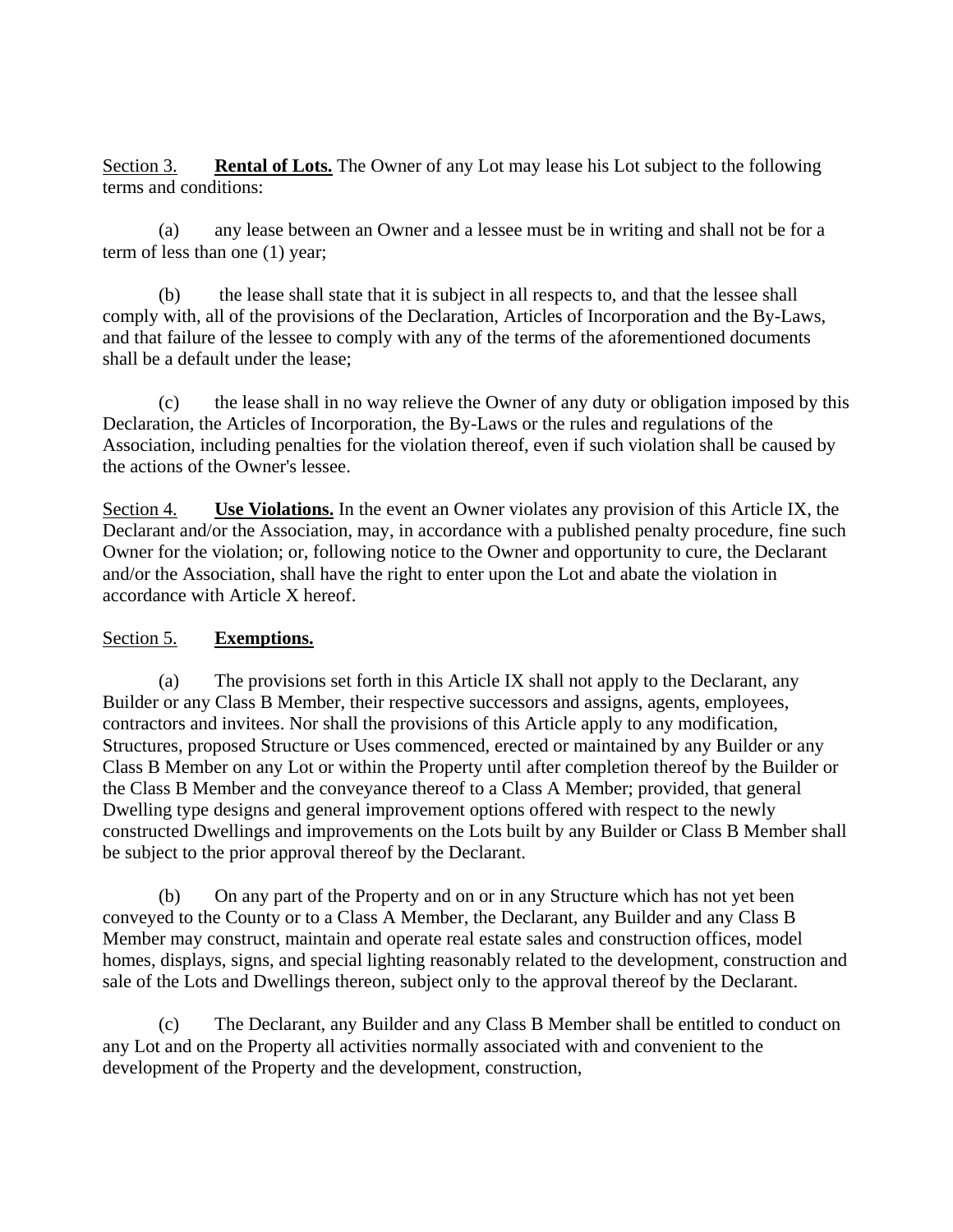reconstruction, maintenance, repair, sale and lease of the Lots and the Dwellings and such activities shall not be construed as offensive or a nuisance hereunder.

### **ARTICLE X.**

#### **RIGHT OF ENTRY TO ABATE VIOLATIONS**

Section 1. **Notice of Violation.** In the event of a violation of the maintenance provisions of Article VI, the architectural provisions of Article VIII or the use restrictions of Article IX, the Declarant and/or the Association, may give written notice to the Owner to remove or abate the violation.

Section 2. **Right of Entry.** In the event the Owner fails to remove, abate or otherwise terminate the violation within the time specified in the notice of violation, the Declarant or the Association, and/or their respective agents, employees or contractors, shall have the right to enter upon the Lot for the purpose of abating or terminating any violation or breach or any attempted violation of any of the covenants, conditions and restrictions contained herein. Such right of entry and abatement shall be exercisable by the Declarant or by the Association (upon a resolution of its Board of Directors), only upon fifteen (15) days' prior written notice to the Owner of the intent to enter and abate the violation, unless, in the discretion of the Declarant or the Association's Board, an emergency necessitates a shorter period of time.

Section 3. **Right to Recover Cost of Entry and Abatement.** The cost of any such entry and abatement (including administrative costs and reasonable attorneys' fees) may be assessed against the Lot and the Owner thereof and shall become due and payable to the Declarant or the Association and a continuing lien with respect to such Lot and a personal obligation of the Owner thereof. In the event the Owner fails to promptly pay the assessed costs, the Association shall have the right to collect the assessed costs in the same manner as Assessments pursuant to Article V hereof and shall promptly reimburse the party who incurred the costs upon collection thereof.

Section 4. **Entry for Inspection Purposes.** The Declarant or the Association, or their respective agents, employees or contractors, shall further have the right to enter upon a Lot at any reasonable time for the purpose of inspecting the Lot for violations of the provisions of this Declaration. Any entry pursuant to this Article X shall not be considered a trespass or other wrongful act by reason of such entry, abatement or inspection.

#### **ARTICLE XI. EASEMENTS**

Section 1. **Property Subject to Easements.** The easements created pursuant to this Article shall inure to the benefit of all Owners within the Association, pursuant to Article II hereof.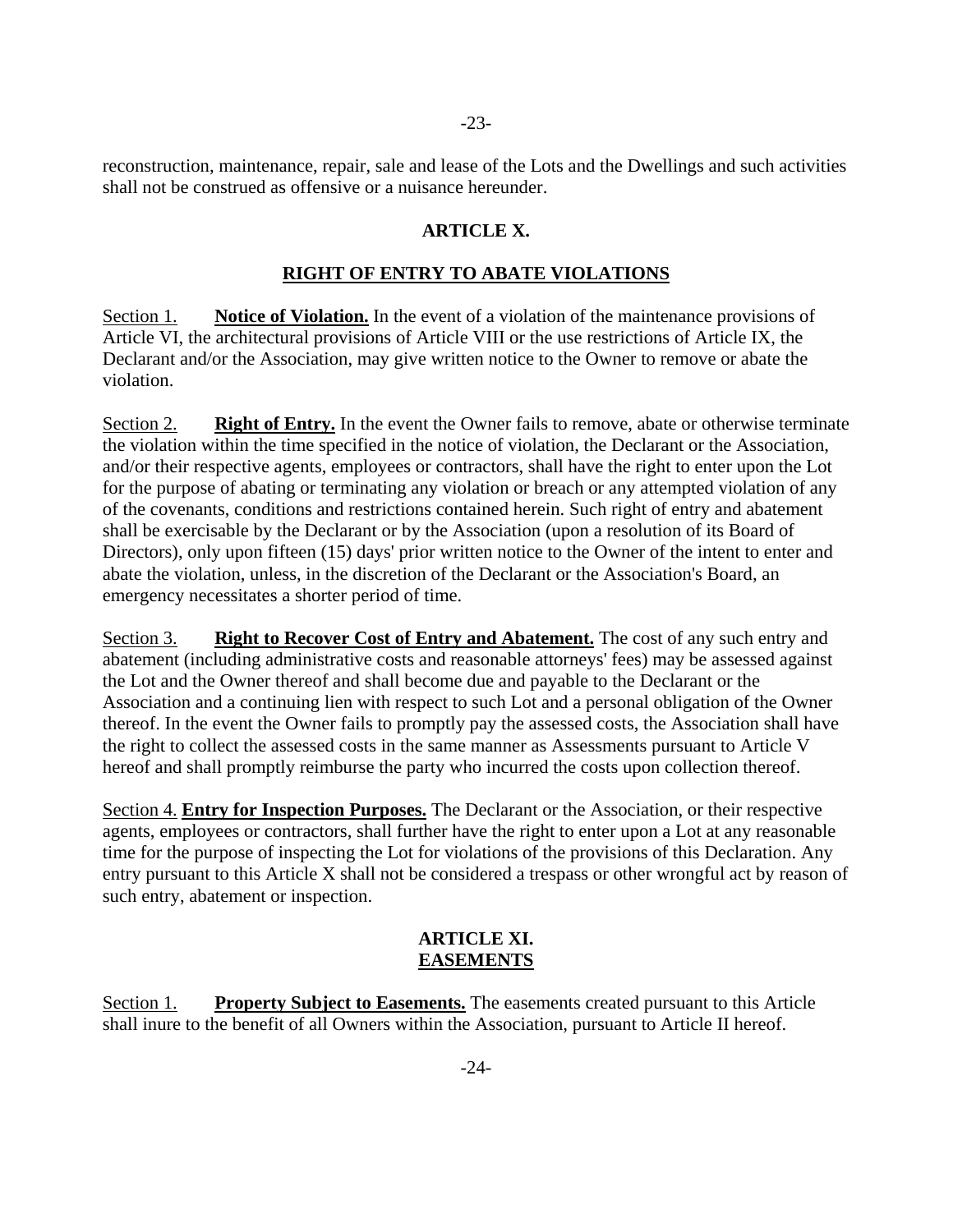Section 2. **General Easements.** In addition to the easements reserved on the Plat herein described which are for the benefit of the Declarant, its successors and assigns, and any applicable Mortgagees, the following general easements shall burden and benefit the Property:

(a) Declarant for itself, its successors and assigns, hereby declares that every Owner shall have a perpetual easement in, upon, through and over the land shown on the Plat for ingress and egress to the Owner's Lot, and for use of all sidewalks, walkways, islands, parking areas and bays and roadways upon the Property, subject to reasonable regulation by the Association as provided in this Declaration.

(b) Declarant reserves unto itself, its successors and assigns, and unto Baltimore County (i) an easement on, over, under and through any part of the Property, for installation, inspection, maintenance, repair and replacement of any public improvements located therein and for any other purpose relating to the obligations of the property owner, the Declarant, its successor and assigns, or Baltimore County; and (ii) an easement on, over, under and through any part of the Property for the purpose of installation, maintenance, repair and replacement of all sewer, water, power, telephone and other communication systems, pipes, lines, mains, conduits, poles, transformers and any other equipment or machinery, necessary or incidental to the proper functioning of any utility system or public improvements serving the Property. In the event Baltimore County enters the Property for the purpose of maintaining a storm water management facility, the County shall have the right to assess any cost involved in such maintenance to the owner(s) of the facility.

(c) The Declarant, the Builders and any Class B Members shall have the right to store building supplies, construction equipment, and other similar items on the Property. This reserved right shall expire upon the expiration of one (1) year after completion of construction of (i) all modifications, improvements, public utilities, Structures or Uses or (ii) all Lots within the portion of the Property subject to such reserved easement, whichever shall last occur.

#### **ARTICLE XII GENERAL PROVISIONS**

Section 1. **Enforcement.** The Declarant or the Association, or any Owner shall have the right to enforce, by any proceeding at law or in equity, all restrictions, conditions, covenants, reservations, liens and charges now or hereafter imposed by the provisions of this Declaration. In the event legal action is instituted to compel enforcement, in addition to any damages, the instituting party shall be entitled to recover all court costs and reasonable attorneys' fees incurred from the violating Owner. No provision contained in this Declaration shall be deemed to have been abrogated or waived by reason of any failure to enforce the same, irrespective of the number of violations or breaches which may occur.

Section 2. **Severability.** Invalidation of anyone of these covenants, conditions or restrictions of this Declaration or of the Record Plat, by any court, governmental or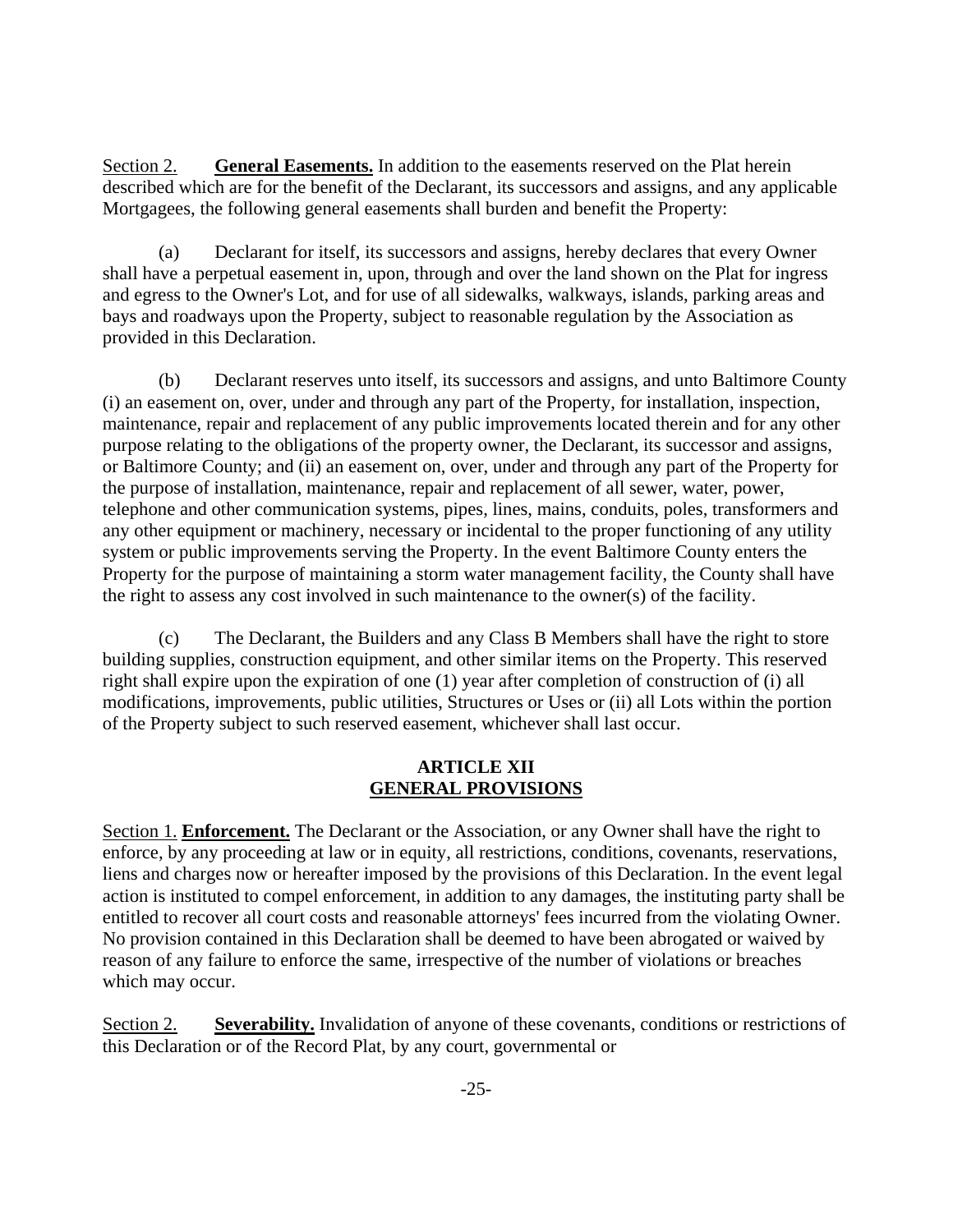administrative body shall in no way affect any other provision which shall remain in full force and effect and which shall be construed wherever possible as being consistent with applicable law.

Section 3. **Construction.** All references made herein (i) in the neuter, masculine, or feminine gender shall be deemed to have been made in all such genders, and (ii) in the singular or plural numbers shall be deemed to have been made respectively in the plural or the singular where appropriate as well.

# Section 4. **Notices.**

(a) The Association shall maintain a roster of Owners' names. In the event of a sale or transfer of any Lot, the purchaser shall notify the Association in writing of his interest in the Lot. Further, the Owner shall notify the Association in writing of any alternate mailing address in the event the Owner leases the Lot or otherwise does not receive mail at the Lot address. Any notice required to be given hereunder by the Association ("Notice"), shall be deemed to be duly given the business day the Notice is delivered or the business day following the day such Notice shall be deposited in the United States mail if delivery is by first-class postage prepaid, registered or certified mail, addressed (i) if to an Owner (other than the Declarant), to the address of such Owner as it appears on the Owners' roster; (ii) if to a Mortgagee, to the address furnished to the Association in writing by the Mortgagee, and in the absence of such notice by the Mortgagee then to the address, if any, on the face of the mortgage as recorded among the Land Records for such Mortgagee. Nothing herein contained shall preclude the personal service of any Notice in the manner prescribed for personal service of a summons or other legal process, nor shall anything contained herein be construed to alter the required method for service under any applicable Federal, State, County or local law.

(b) Any first Mortgagee of a Lot, upon proper notice and written request filed with the Secretary of the Association, shall be entitled to written notification at least sixty (60) days in advance of any proposed amendment to the Declaration.

(c) Unless an Owner has furnished the Association with Notice of his correct address, the Association shall have the right to use the mailing address for the Lot owned by such Owner. Any Owner, Mortgagee, or other person entitled to Notice from the Association hereunder who has not given Notice to the Association of his correct mailing address, if different from the Lot address, shall have no right under the provisions of this Declaration (i) to be given any Notice by the Association; or (ii) to participate in the consideration of or cast any vote on any question voted upon by the Members of the Association; or (iii) otherwise, to be recognized as such by the Association.

Section 5. **Amendment and Termination.** The covenants, conditions and restrictions of this Declaration shall run with, bind and burden the Property, for a term of forty (40) years from the date this Declaration is recorded, after which time they shall be automatically extended for successive periods of ten  $(10)$  years, unless terminated by an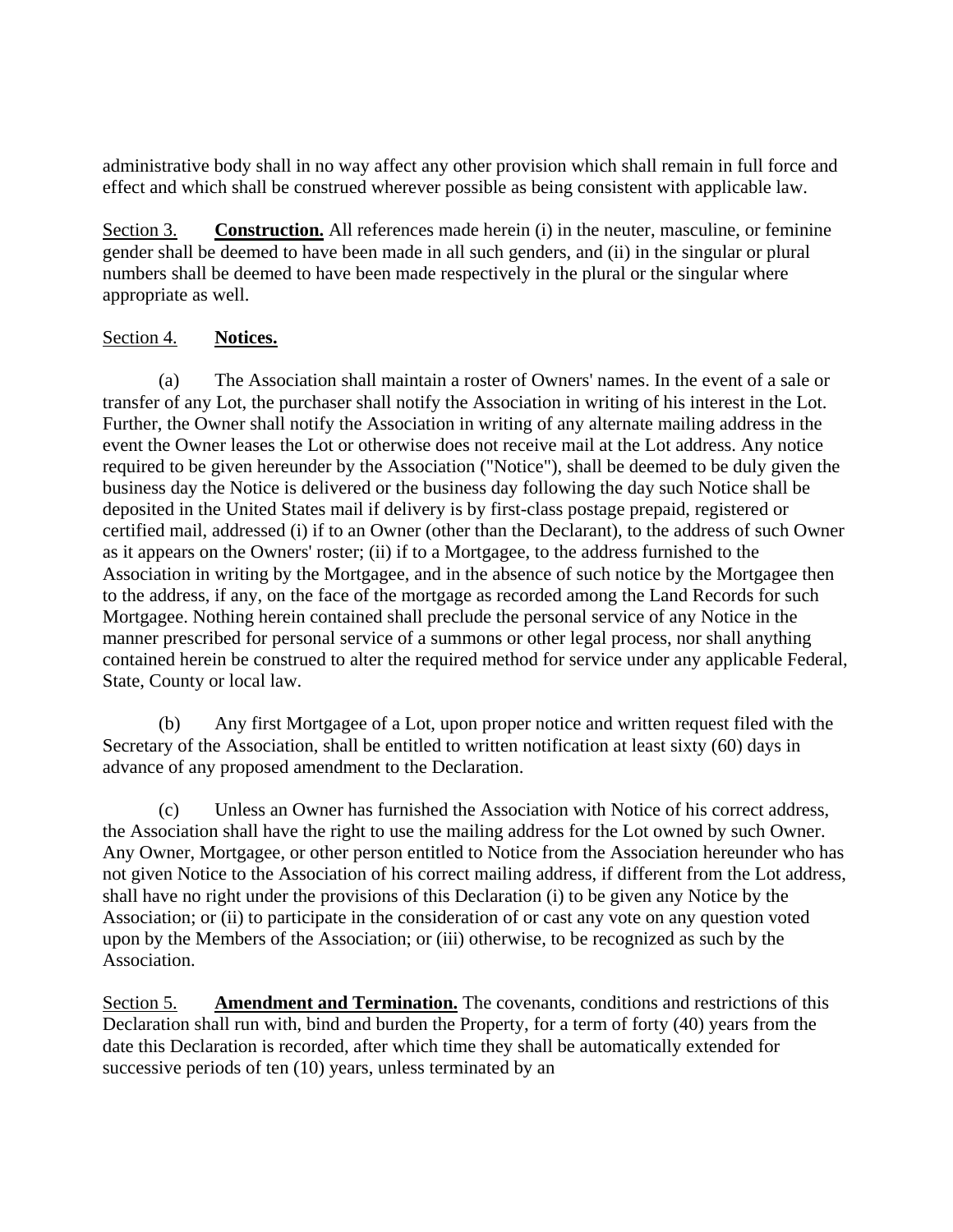instrument signed by fifty percent (50%) of the Owners and (50%) of the Mortgagees and recorded among the Land Records of Baltimore County, Maryland. This Declaration may be amended during the first ten (10) years by an instrument signed by not less than two thirds (2/3rds) of the Owners and thereafter by not less than fifty one percent (51 %) of the Owners. Any instrument amending the Declaration during the Development Period must also be signed by the Declarant. Any amendment(s) must be properly recorded among the Land Records of Baltimore County, Maryland.

Until the fortieth (40th) anniversary date hereof, this Declaration and the Plat may be terminated only by an instrument signed by the Declarant (or the assignee or assignees of all of the Declarant's rights and powers hereunder) and the Owners and Mortgagees of all of the Lots.

If the Association sends prior written notification to all Mortgagees entitled or required to give consent to an amendment to this Declaration and any Mortgagee fails to return written consent to such amendment within sixty (60) days, such Mortgagee shall be deemed to have consented to such amendment and written consent shall not be required. The instrument amending the Declaration shall contain a certification by an officer of the Association of the date and the manner in which the certification was sent and the response, if any, received by the Mortgagee. The provisions set forth above with respect to automatic approval by a Mortgagee shall not apply a) in the event of a proposed termination of this Declaration; or b) in the event applicable Federal, State, County or local law, rules, regulations or ordinances (including regulations of the Federal Housing Administration or the Veterans Administration, or any successor agencies thereto) require otherwise.

Section 6. **FHAlVAApproval**. Notwithstanding anything contained herein to the contrary, the Declarant shall have the absolute unilateral right, power and authority to modify the provisions of this Declaration, if such modification is required by the Veterans Administration or the Federal Housing Administration or any successor agencies thereto or any other Federal, State or County or local government agencies, as a condition precedent to the approval of the Property or any part thereof or any Lots thereon, for mortgage financing qualification under applicable government mortgage financing programs. If the Federal Housing Administration or Veterans Administration (or any successor agency or any similar governmental agency) has approved the Property or any part thereof or any Lots thereon for any applicable government mortgage financing programs, and if approval by the FHA or the VA (or any successor agency or any similar governmental agency) of an amendment is required by applicable law or regulation for qualification under such financing programs, then any amendments to this Declaration shall also require the consent of any such approving agency.

-27-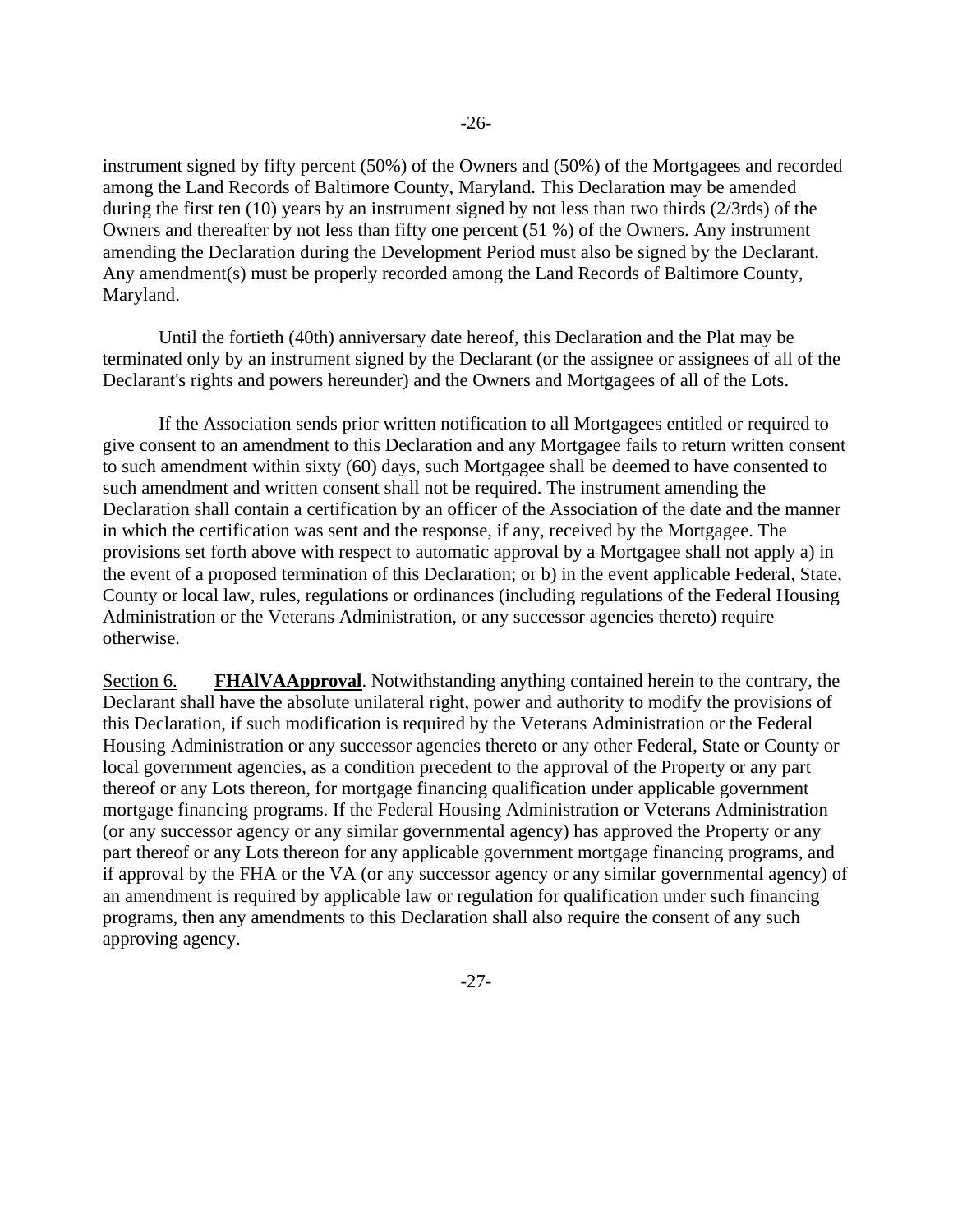**IN WITNESS WHEREOF**, the Declarant has caused these presents to be executed in its name and by its authorized representatives the day and year first above written.

**ATTEST:** ROBINCYN DEVELOPMENT, LLC

\_\_\_\_\_\_\_\_\_\_\_\_\_\_\_\_\_\_\_\_\_\_\_\_\_\_\_\_\_\_\_ By:\_\_\_\_\_\_\_\_\_\_\_\_\_\_\_\_\_\_\_\_\_\_\_\_\_\_\_\_\_

Gary S. Houston, Member

\_\_\_\_\_\_\_\_\_\_\_\_\_\_\_\_\_\_\_\_\_\_\_\_\_\_\_\_\_\_\_ By: \_\_\_\_\_\_\_\_\_\_\_\_\_\_\_\_\_\_\_\_\_\_\_\_\_\_\_\_\_\_

Paul Amirault, Member

**STATE OF MARYLAND** 

**COUNTY OF\_\_\_\_\_\_\_\_\_\_\_\_\_\_\_\_\_\_ , TO WIT:** 

On this \_\_\_\_\_\_ day of \_\_\_\_\_\_\_\_\_\_\_\_\_\_\_\_, 2001, before the undersigned officer, personally appeared GARY S. HOUSTON, who acknowledged himself to be a Member of Robincyn Development, LLC, and that he as such Member being authorized so to do, executed the foregoing instrument for the purposes therein contained, by signing in his representative capacity.

 $\overline{\phantom{a}}$  , and the contract of the contract of the contract of the contract of the contract of the contract of the contract of the contract of the contract of the contract of the contract of the contract of the contrac

**IN WITNESS WHERE OF.** I have hereunto set my hand and official seal.

NOTARY PUBLIC

My Commission Expires: \_\_\_\_\_\_\_\_\_\_\_\_\_\_\_\_\_\_\_\_\_\_\_\_\_\_\_\_\_\_\_\_\_\_\_\_\_\_\_

**STATE OF MARYLAND** 

**COUNTY OF \_\_\_\_\_\_\_\_\_\_\_\_\_\_\_\_, TO WIT**:

On this \_\_\_\_\_\_\_ day of \_\_\_\_\_\_\_\_\_\_\_\_\_, 2001, before the undersigned officer, personally appeared PAUL AMIRAULT, who acknowledged himself to be a Member of Robincyn Development, LLC, and that he as such Member being authorized so to do, executed the foregoing instrument for the purposes therein contained, by signing in his representative capacity.

 $\overline{\phantom{a}}$  , and the contract of the contract of the contract of the contract of the contract of the contract of the contract of the contract of the contract of the contract of the contract of the contract of the contrac

**IN WITNESS WHEREOF.** I have hereunto set my hand and official seal.

NOTARY PUBLIC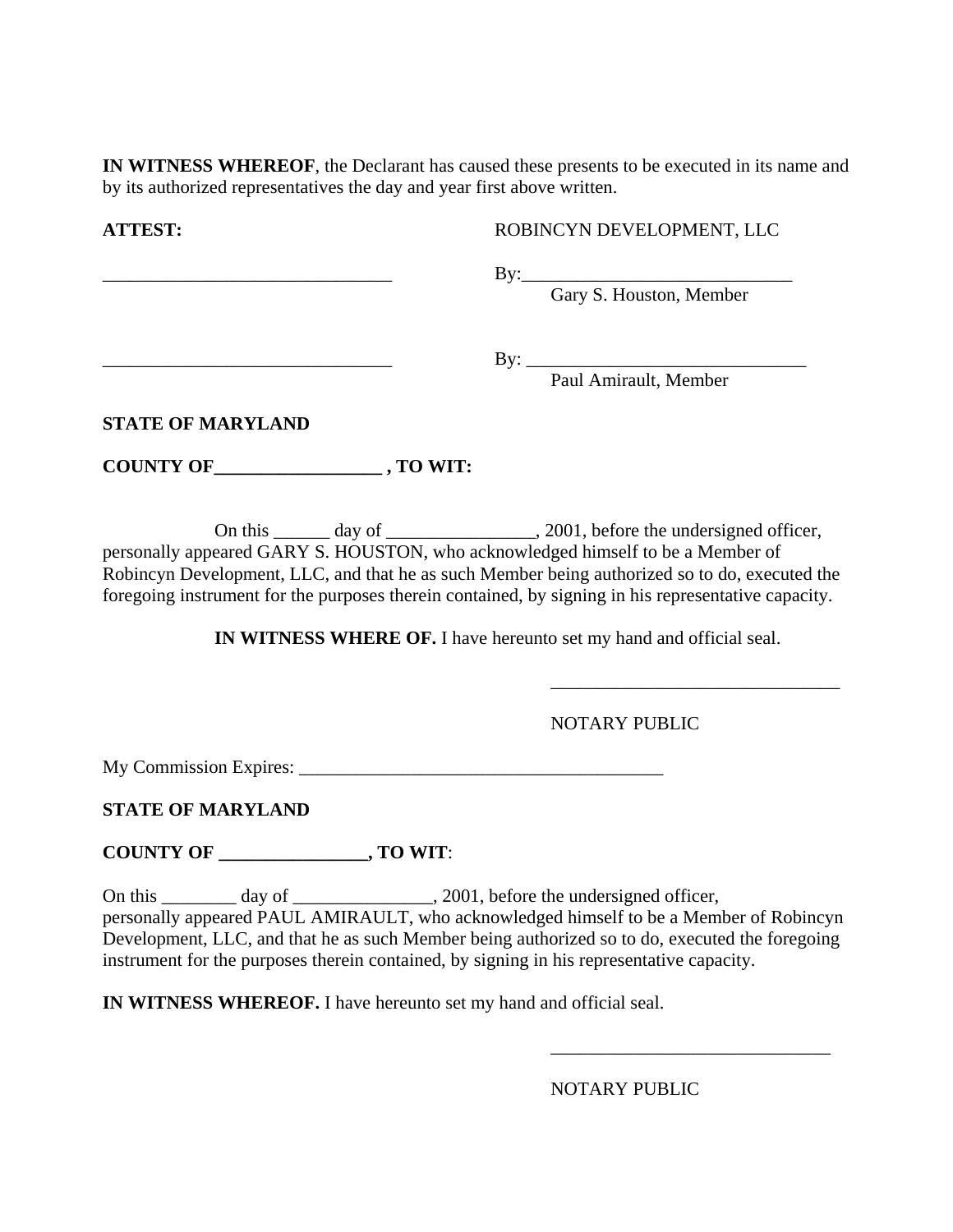My Commission Expires: \_\_\_\_\_\_\_\_\_\_\_\_\_\_\_\_\_\_\_\_\_\_\_\_\_\_\_\_\_

-28-

# **CERTIFICATION**

**I HEREBY CERTIFY** that this instrument was prepared by me or under my direction and that I am an attorney admitted to practice before the Court of Appeals for the State of Maryland.

 $\overline{\phantom{a}}$  , and the contract of the contract of the contract of the contract of the contract of the contract of the contract of the contract of the contract of the contract of the contract of the contract of the contrac

CYNTHIA HITT KENT

**AFTER RECORDING PLEASE RETURN TO: CYNTHIA HITT KENT**  Watermark Press Building 3600 Crandall Lane, Suite 105 Owings Mills, Maryland 21117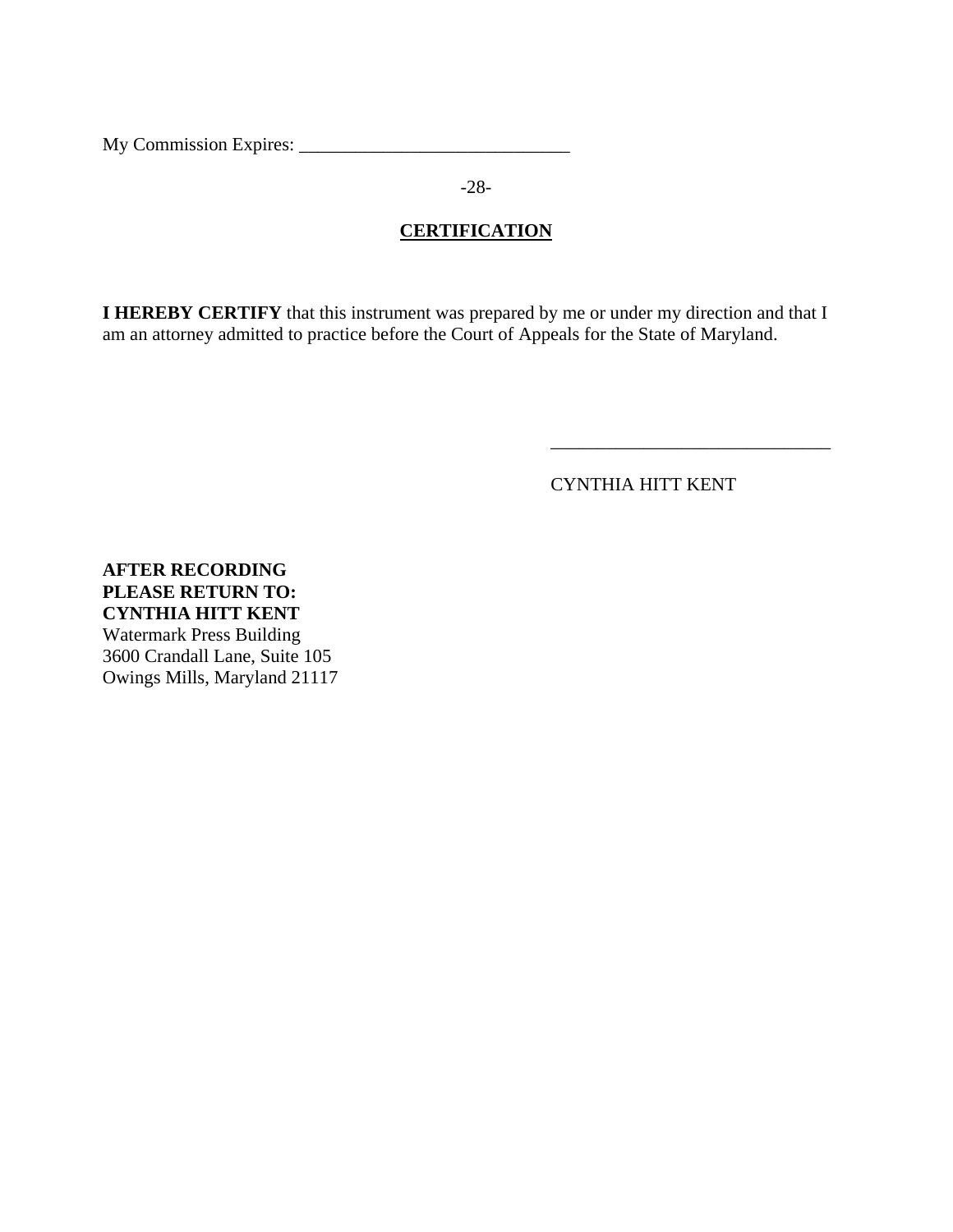#### -30- **EXHIBIT A**

#### **TO THE DECLARATION OF COVENANTS, CONDITIONS AND RESTRICTIONS FORGE HEIGHTS, ALSO KNOWN AS SHADOWCREEK**

#### **H.O.A. Common Areas**

#### **11 th Election District**

#### **Baltimore County, Maryland**

**ALL** those parcels of land and improvements located thereon situated in the 11th Election District of Baltimore County and described as:

H.O.A. Common Area #1 2.294 acres, more or less H.O.A. Common Area #2 4.668 acres, more or less H.O.A. Common Area #3 0.895 acres, more or less H.O.A. Common Area #4 7.172 acres, more or less

H.O.A. Common Area #5 0.543 acres, more or less

as more particularly described in the subdivision plat entitled "Plats 1 and 2, Section D, Forge Heights" and recorded among the Land Records of Baltimore County, Maryland, in Plat Book SM 73, Folios 49 and 50, and any amendments thereto.

Deed References: 4549/149 and 14325/404

Tax Account Number: 11-19-083000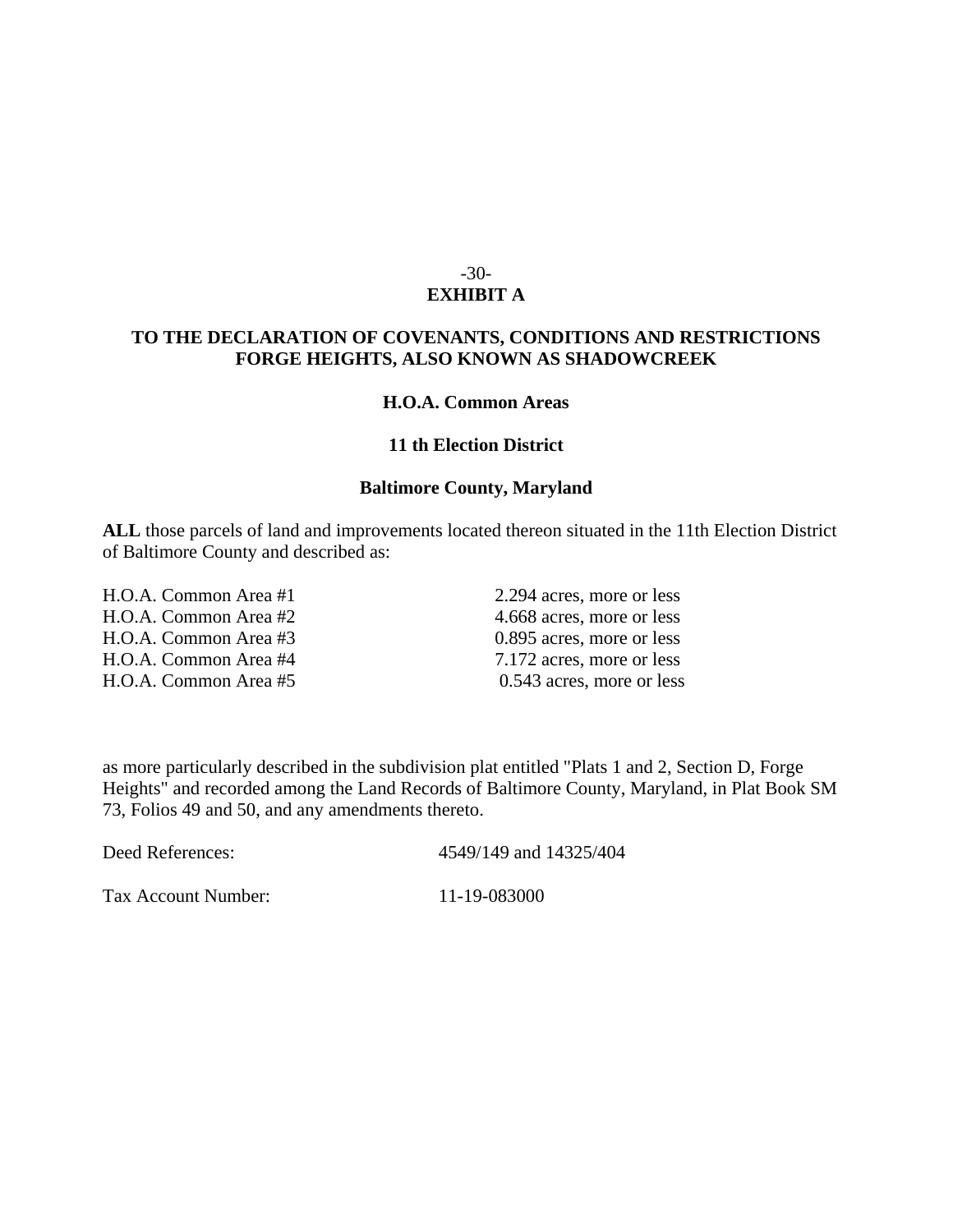# **CONSENT OF BENEFICIARY AND TRUSTEES**

The undersigned Trustees, pursuant to a certain Deed of Trust dated \_\_\_\_\_\_\_\_\_\_\_\_\_\_\_\_\_\_\_\_\_\_, and recorded in Liber \_\_\_\_\_ , Folio \_\_\_\_\_ among the Land Records of Baltimore County, made by Robincyn Development Co., LLC, Grantor, and Scott Nicholson and John Scalera, Trustees for Columbia Bank, Beneficiary, do hereby consent to the terms of the Declaration of Covenants, Conditions and Restrictions for the Shadowcreek Homeowners Association, Inc. and subordinate the aforesaid Deed of Trust to the legal operation and effect thereof.

\_\_\_\_\_\_\_\_\_\_\_\_\_\_\_\_\_\_\_\_\_\_\_\_\_\_\_ \_\_\_\_\_\_\_\_\_\_\_\_\_\_\_\_\_\_\_\_\_\_\_\_\_\_\_\_\_

\_\_\_\_\_\_\_\_\_\_\_\_\_\_\_\_\_\_\_\_\_\_\_\_\_\_\_\_ \_\_\_\_\_\_\_\_\_\_\_\_\_\_\_\_\_\_\_\_\_\_\_\_\_\_\_\_\_\_

#### **WITNESS: TRUSTEES:**

Scott Nicholson, Trustee

John Scalera, Trustee

# STATE OF MARYLAND, COUNTY OF \_\_\_\_\_\_\_\_\_\_\_\_\_\_\_\_\_\_\_\_\_\_\_\_\_\_\_\_\_\_\_\_, to wit:

I HEREBY CERTIFY, that on this day of 3001, before me, the subscriber, a Notary Public of the State aforesaid, personally appeared Scott Nicholson, who acknowledged himself to be a Trustee of Columbia Bank, a Maryland corporation, and that he as such Trustee, being authorized so to do, executed the foregoing instrument for the purposes therein contained, by signing the name of the corporation by himself as Trustee.

 $\overline{\phantom{a}}$  , and the contract of the contract of the contract of the contract of the contract of the contract of the contract of the contract of the contract of the contract of the contract of the contract of the contrac

IN WITNESS WHEREOF, I hereunto set my hand and official seal.

NOTARY PUBLIC

My Commission Expires:

STATE OF MARYLAND, COUNTY OF \_\_\_\_\_\_\_\_\_\_\_\_\_\_\_\_\_\_\_\_\_\_\_\_\_\_\_\_\_\_\_\_\_, to wit:

I HEREBY CERTIFY, that on this day of  $\qquad \qquad$ , 2001, before me, the subscriber, a Notary Public of the State aforesaid, personally appeared John Scalera, who acknowledged himself to be a Trustee of Columbia Bank, a Maryland corporation, and that he as